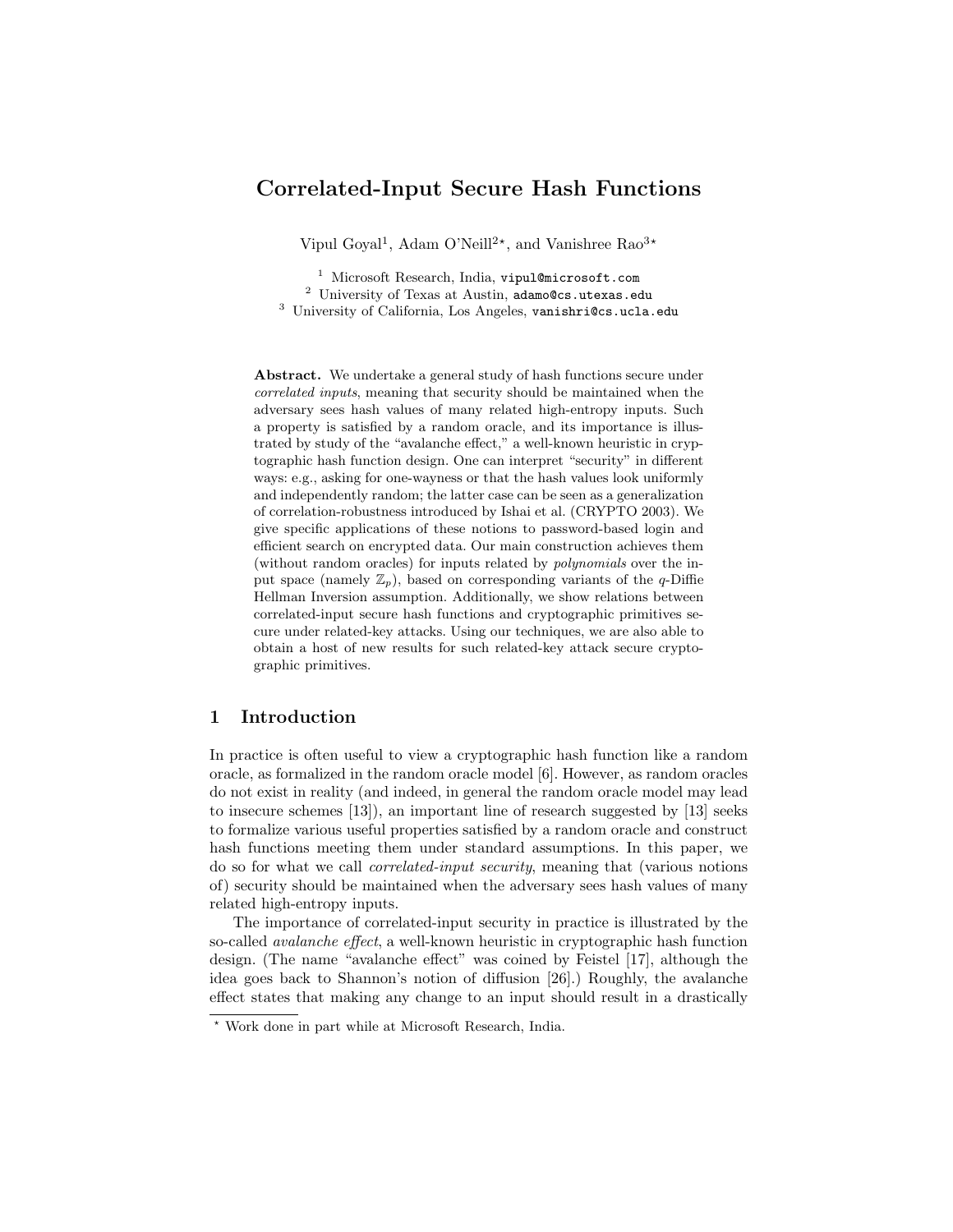different hash value. Clearly, such a hash function should satisfy a notion of correlated-input security. Our results help to shed light on whether or not this is feasible from a theoretical perspective.

#### **1.1 Notions of Correlated-Input Security**

We get different specific notions of correlated-input security depending on how we interpret "security." We first discuss the different interpretations we consider and and how we formalize the resulting notions.

*Three Notions* The first and most basic interpretation we consider is "onewayness." To formalize one-wayness under correlated-inputs, we consider a hash function *H* and circuits  $C_1, \ldots, C_n$ , where each  $C_i$  takes as input some random coins and outputs a point in the domain of *H*. The adversary is given hash values  $H(x_1), \ldots, H(x_n)$  where each  $x_i$  is the output of  $C_i(r)$  for random coins *r*. Note that each  $C_i$  is run on the *same* random coins. Therefore the  $x_i$  are correlated.<sup>4</sup> The adversary's goal is to output any one of the *x<sup>i</sup>* . Informally, we say that *H* is one-way under correlated inputs for a class of circuits *{C}* if for any *n* and any choice of  $C_1, \ldots, C_n$  from  $\{C\}$ , any efficient adversary succeeds with at most negligible probability.

The next interpretation we consider is "unpredictability." To formalize unpredictabililty under correlated-inputs, we consider a hash function *H* and circuits  $C_1, \ldots, C_{n+1}$ , where each  $C_i$  is as before. Now the adversary is given hash values  $H(x_1), \ldots, H(x_n)$  and tries to output  $H(x_{n+1})$ , where each  $x_i$  is the output of  $C_i(r)$  as before. The notion is defined for a class of circuits  $\{C\}$  analogously to the one-wayness case. It mainly serves as a stepping-stone to our final notion.

Finally, the last interpretation we consider is "pseudorandomness." To formalize pseudorandomness under correlated-inputs, we consider a hash function *H* and circuits  $C_1, \ldots, C_{n+1}$ , each  $C_i$  is as before. Now the adversary is given hash values  $H(x_1), \ldots, H(x_n)$  as well as a "challenge" value that is either  $H(x_{n+1})$  or a random string of appropriate length, where each  $x_i$  is the output of  $C_i(r)$  as before. (This of course requires the circuits to have distinct outputs.) Again, the notion is defined for a class of circuits *{C}* analogously.

*Discussion* We make a few observations about these notions. One is that they are only achievable for a class of circuits  $\{C\}$  such that  $C(r)$  for random *r* has sufficient min-entropy for any *C* in the class. In fact, it is not hard to show that a random oracle satisfies our notions for the class of all such circuits. However, in the standard model they are in general only achievable by a *keyed* hash function *H*. To see this, fix an unkeyed hash function *H* and consider circuits  $C_1$ ,  $C_2$  where  $C_1(r)$  outputs *r* and  $C_1(r)$  outputs  $H(r)$ . Clearly, no fixed *H* is even one-way under correlated-inputs for these circuits. By a similar argument, the circuits must not depend on the choice of the hash key. We stress that in our notions the hash function key is *public*. Similar counter-examples show that in general

<sup>4</sup> For example, the *xi*'s might agree in most bit positions but vary in the others. It may even be the case that a single input  $x_i$  completely determines the rest.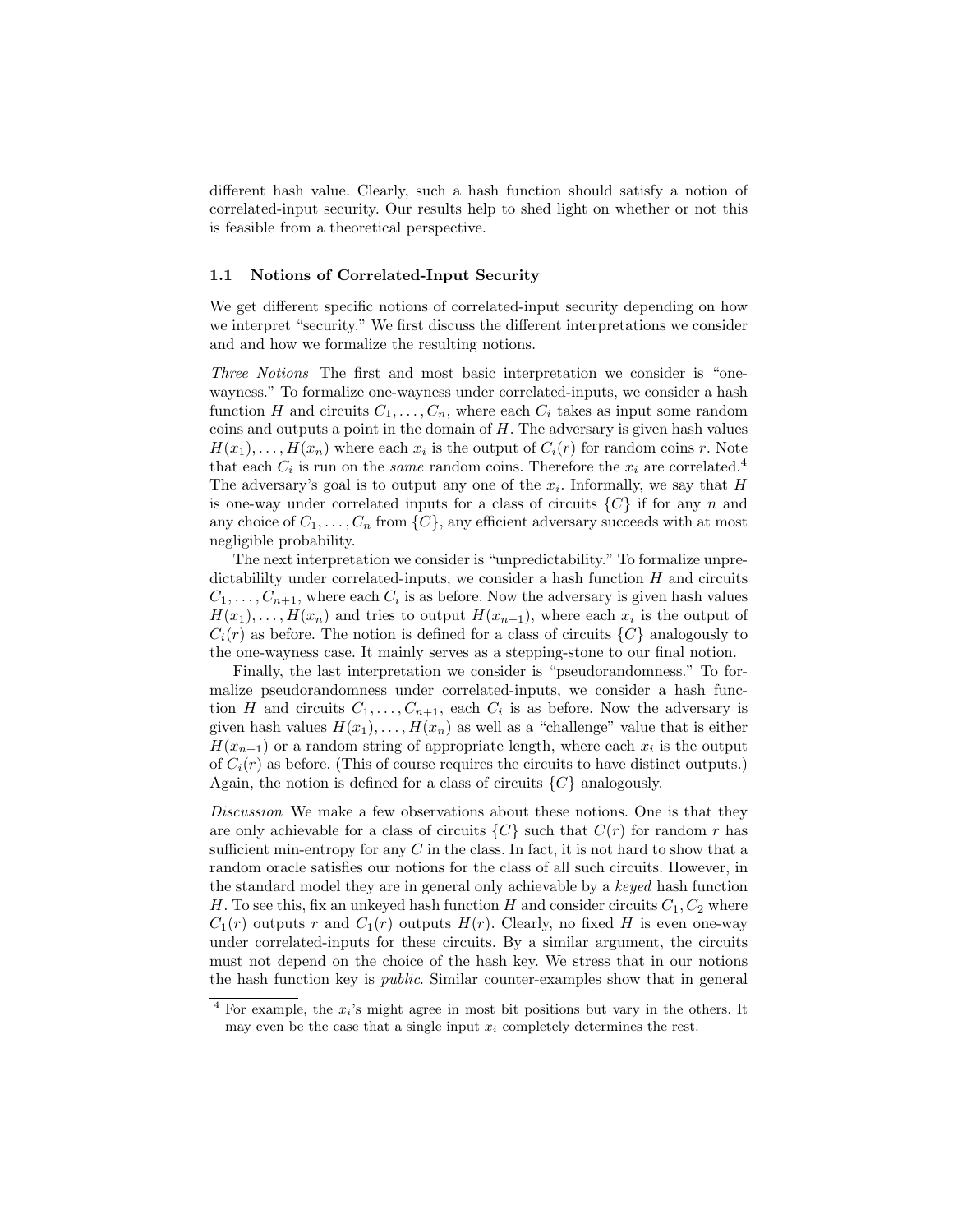pseudorandom generators and functions do not meet our notions (note that the latter has a *secret* key); we give details in the full version.

Another point is that when considering non-uniform inputs, these notions are non-trivial to achieve even in the case of a single input. However, this can be done; for example [27] considers one-way functions for a non-uniform input and [16] considers pseudorandom generators (that expand the input, which we do not require) for non-uniform seed. Additionally, we note for any *a priori bounded* number of circuits, pseudorandomness under correlated-input can be met even under information-theoretic indistinguishability (where the key-size depends on the bound). This follows from a generalization of the Leftover Hash Lemma [24, Lemma 6.1] (which follows [22, Lemma 3.2]). On the other hand, the focus of our work is on *correlations* among an *unbounded* number of inputs.

## **1.2 Applications**

We now discuss some specific practical applications for our new notions.

*Password-based login* An application of our notion of one-wayness under correlatedinputs is password-based login. For example, UNIX maintains a "password" file that, for each user in the system, stores a hash of their password that is compared against the hash of a candidate password supplied at login by someone claiming to be this user. The goal is to prevent an adversary with access to the password file from gaining the ability to impersonate a user. Informally, it is often said that the property of the hash function needed to ensure this is onewayness. But the standard notion of one-wayness is obviously insufficient here. Passwords, while they should contain entropy, are certainly not uniformly random. Moreover, passwords are typically *correlated*, both across different users, and across the same user on different systems (and the adversary may recover the password file for multiple systems).

This issue seems to be largely ignored in prior work. A paper (which we already mentioned) that considers the relevance of one-way functions for high entropy inputs to this application is [27]; however, they do not consider multiple related inputs and relations among them. Our notion of one-wayness under correlated input seems to be an appropriate security notion for this application.<sup>5</sup>

*Efficient search on encrypted data* An application of our notion of pseudorandomness under correlated-inputs is efficient search on encrypted data. It is becoming increasingly common for companies to store large amounts of data remotely on servers maintained by an untrusted third party. To provide privacy for

<sup>5</sup> For simplicity, this ignores "salting" the passwords, which can be viewed as considering a randomized hash function. This may make the problem easier for an approach based on the Leftover Hash Lemma (using a similar argument to [24, Lemma 6.1]), but as discussed in [27] such an approach is impractical due to its "entropy loss." For our approach it does not make the problem significantly easier, and anyway it circumvents the core issue that in practice a (deterministic) cryptographic hash function is assumed to satisfy correlated-input security; indeed, salting passwords is only meant to slow down dictionary attacks.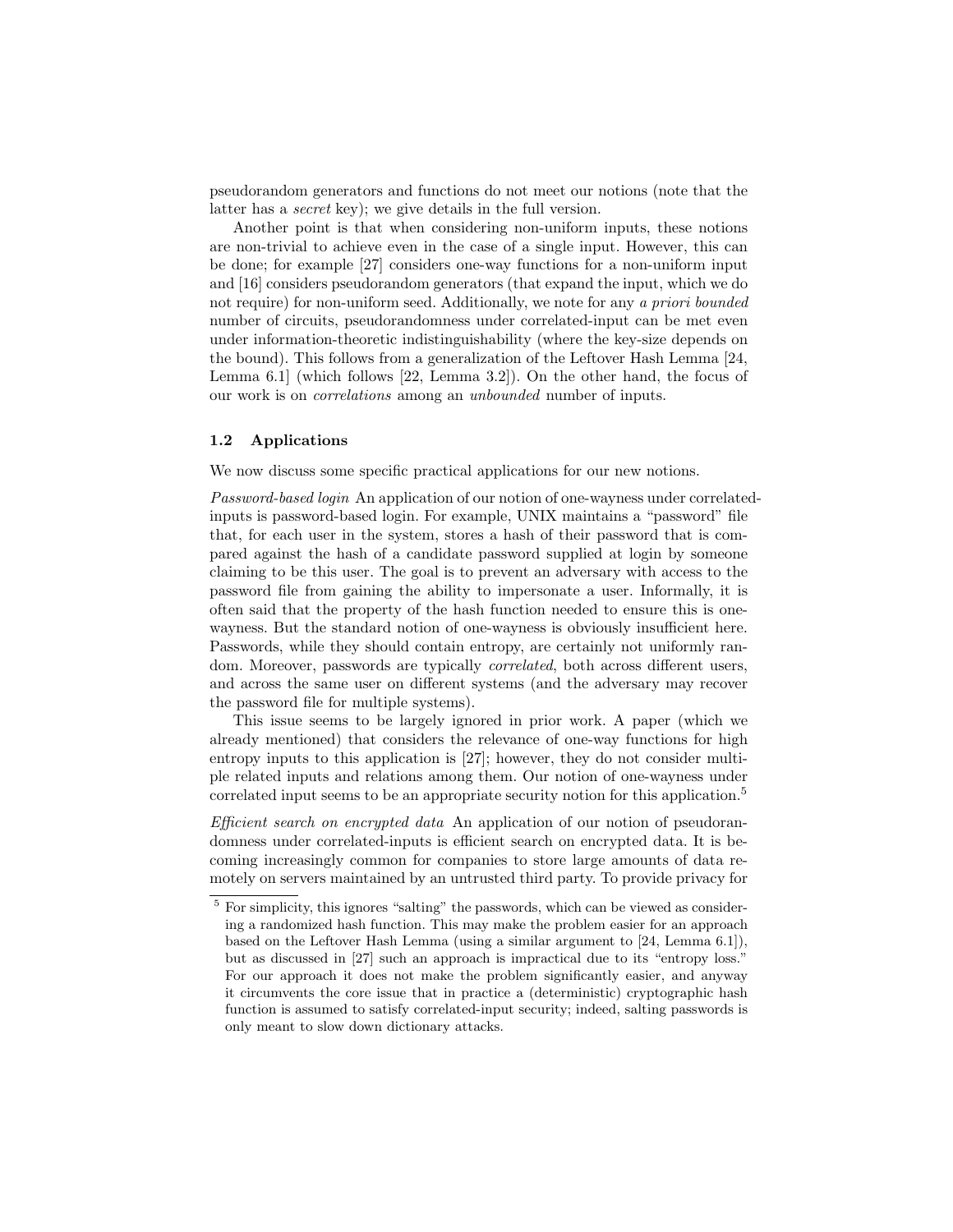the client, the data should be encrypted. However, we still want to allow search on the data without retrieving and decrypting the entire database. Techniques like public-key encryption with keyword search [11] make search possible, but it takes linear time in the database size. On the other hand, practitioners require search time to be comparable to that for unencrypted data.

This problem was first studied from a cryptographic perspective by Bellare et al. [2], who introduced deterministic encryption and the more general concept of efficiently searchable encryption (ESE) as a solution. The basic idea is to attach a hash of each keyword to an encrypted file. Keywords are obviously not uncorrelated, and thus our notions are natural to apply. In fact, if a hash function meets our notion of pseudorandomness under correlated-inputs, then it can be "bootstrapped" to hide all partial information information by encrypting a hash value under the one-way trapdoor permutation based deterministic encryption scheme of [4] (actually, a one-way permutation without a trapdoor suffices here, since we do not need to decrypt).

#### **1.3 Our Construction and its Security**

Next we turn to whether our security definitions can be achieved and under what cryptographic assumptions.

*Our Construction* We propose the following construction: Letting *G* be a group of prime order *p*, the hash key is a random generator  $g \in G$  and random  $c \in \mathbb{Z}_p$ , and the evaluation of the hash on input  $x \in \mathbb{Z}_p$  is  $g^{1/(x+c)}$  where  $1/(x+c)$ denotes the inverse of  $x + c$  modulo  $p$ .

*Security Analysis* We show that this construction is secure under each of our three notions of security assuming (appropriate variants of) the *q-Diffie-Hellman inversion assumption* (*q*-DHI). Roughly speaking, this assumption says that given  $g^{\alpha}, g^{\alpha^2}, \ldots, g^{\alpha^q}$ , it is hard to compute  $g^{1/\alpha}$ . An assumption of this form was first introduced by Boneh and Boyen [9], who considered it in groups with a *a bilinear map* (pairing) *e* and asked that it be hard to compute (or distinguish from random)  $e(g, g)^{1/x}$  instead of  $g^{1/x}$ . However, since our hash function is deterministic and thus automatically publically verifiable, we do not need bilinear maps here.

The class of circuits we consider in our proofs are the ones that are (efficiently) representable by a polynomial over  $\mathbb{Z}_p$  (the input space of the hash function). In other words, each  $x_i = p_i(x, y, z, \ldots)$  where  $p_i$  is a polynomial over  $\mathbb{Z}_p$  the  $x, y, z, \ldots$  are randomly chosen but fixed for all *i*. In our main theorems, we treat the case of univariate polynomials  $p_i$  over  $\mathbb{Z}_p$ , but it is easy to extend our proofs to multivariate polynomials as well. This is quite a broad class, in particular just considering univariate polynomials and taking  $p_1$  to be the identity polynomial covers the well-known attacks on RSA [15].

First, we show that our inversion hash is one-way under correlated inputs for this class of circuits assuming the *q*-strong discrete logarithm (*q*-SDL) assumption (which is weaker than *q*-DHI in that it need only be hard to compute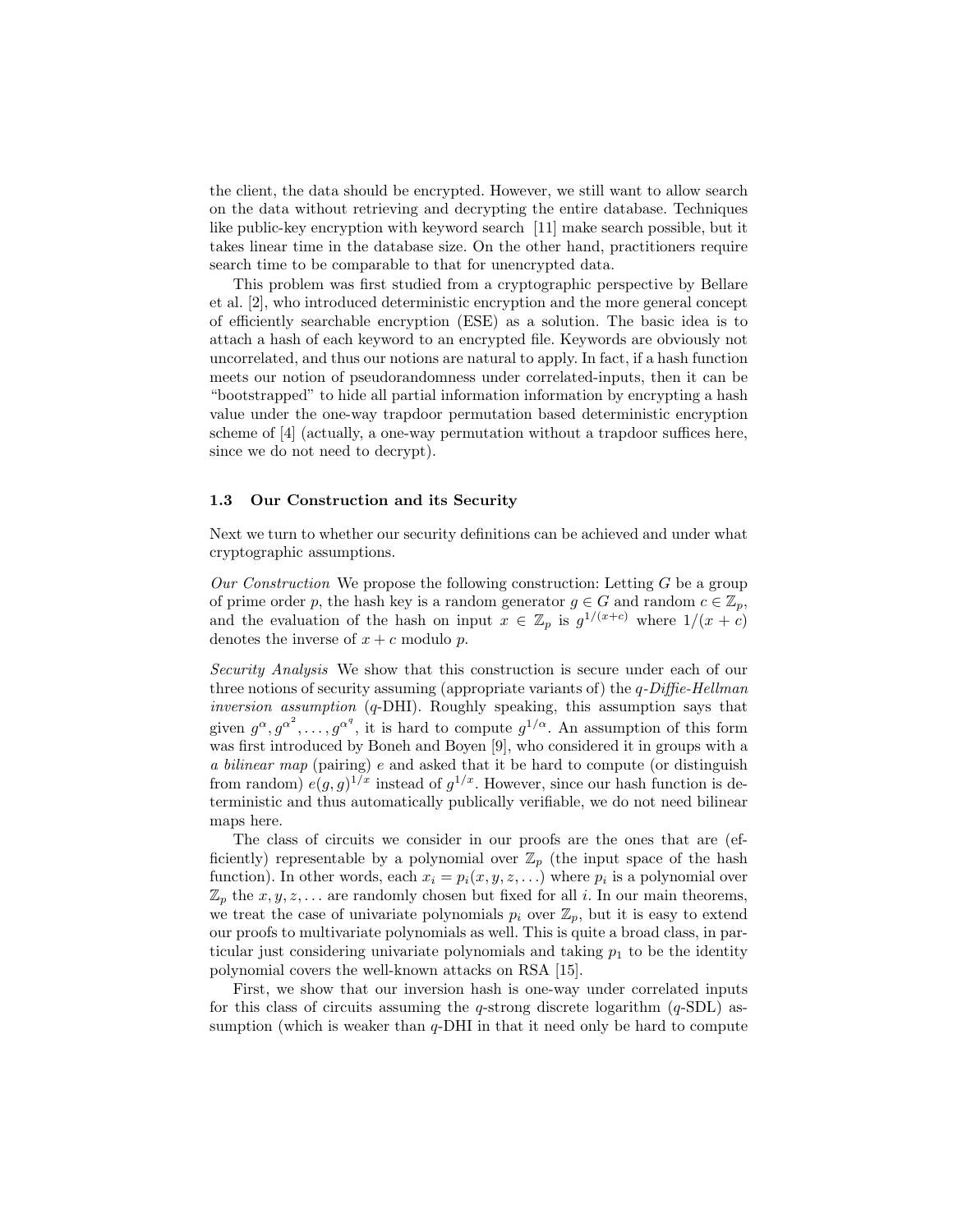$\alpha$  itself).<sup>6</sup> For unpredictability and psuedorandomness, we require an additional assumption that each input to the hash function is individually uniform.<sup>7</sup> However we stress that given other inputs, an input may even be fully computable. For this class of polynomials, we show the inversion hash is unpredictable under correlated inputs assuming *q*-DHI. Using standard hardcore bit techniques this already gives a construction with small output length achieving pseudorandomness under correlated inputs with the same assumption. However, we directly show pseudorandomness under correlated inputs of our construction for the same class of polynomials assuming the decisional version of *q*-DHI.

*Discussion* One may notice the similarity of our construction to the Boneh-Boyen short signature scheme [10]. Our proof techniques build on those introduced in [10], but note that, as opposed to the latter, we focus on a setting where there is no secret key, and we use the *q*-DHI assumption instead of the *q*-SDH assumption of [10]. Indeed, our proofs use some new ideas. In particular, the role of *c* in our reductions for unpredictability and pseudorandomness is completely different from that of the message in [10].

We also note that our security proofs are under a notion of "selective" security where the circuits that sample the inputs do not depend on the public hash key. As we mentioned, in general this restriction is inherent. However, for restricted classes of circuits (such as arithmetic circuits we consider) which are not able to efficiently compute the hash function in question, it may be possible to achieve an adaptive notion of security even by using an *unkeyed* hash function. We discuss a positive result for this case below.

Finally, we note that our construction as defined is not compressing. However, once we obtain a construction meeting any of our notions, it is easy to obtain one which is also compressing. In the case of one-wayness we can apply a collision-resistant hash to the output, and in the case of pseudorandomness we can truncate the output. It can be shown that the resulting (compressing) hash function retains correlated-input security.

#### **1.4 Relations to Related-Key Attacks**

Security under related-key attacks (RKA), first formalized by [5] in the context of pseudorandom functions/permutations, is a well-established notion that, like correlated-input security, asks for security to be maintained under related values of a "secret" input. We explore elations between pseudorandomness under correlated-inputs secure hash (which we simply call CI-secure hash below) and RKA-security of various cryptographic primitives.

<sup>&</sup>lt;sup>6</sup> In fact, for this result the *c* component of the hash key can be any fixed element in  $\mathbb{Z}_p$  (for instance, set  $c = 0$ ).

<sup>&</sup>lt;sup>7</sup> This translates to the requirement that the polynomials individually have uniform output on uniform input (e.g., this is the case for permutation polynomials). By making non-standard assumptions, it may be possible to drop this restriction. However, considering individually uniform but correlated inputs to the hash function is natural, and we focus on results under standard assumptions.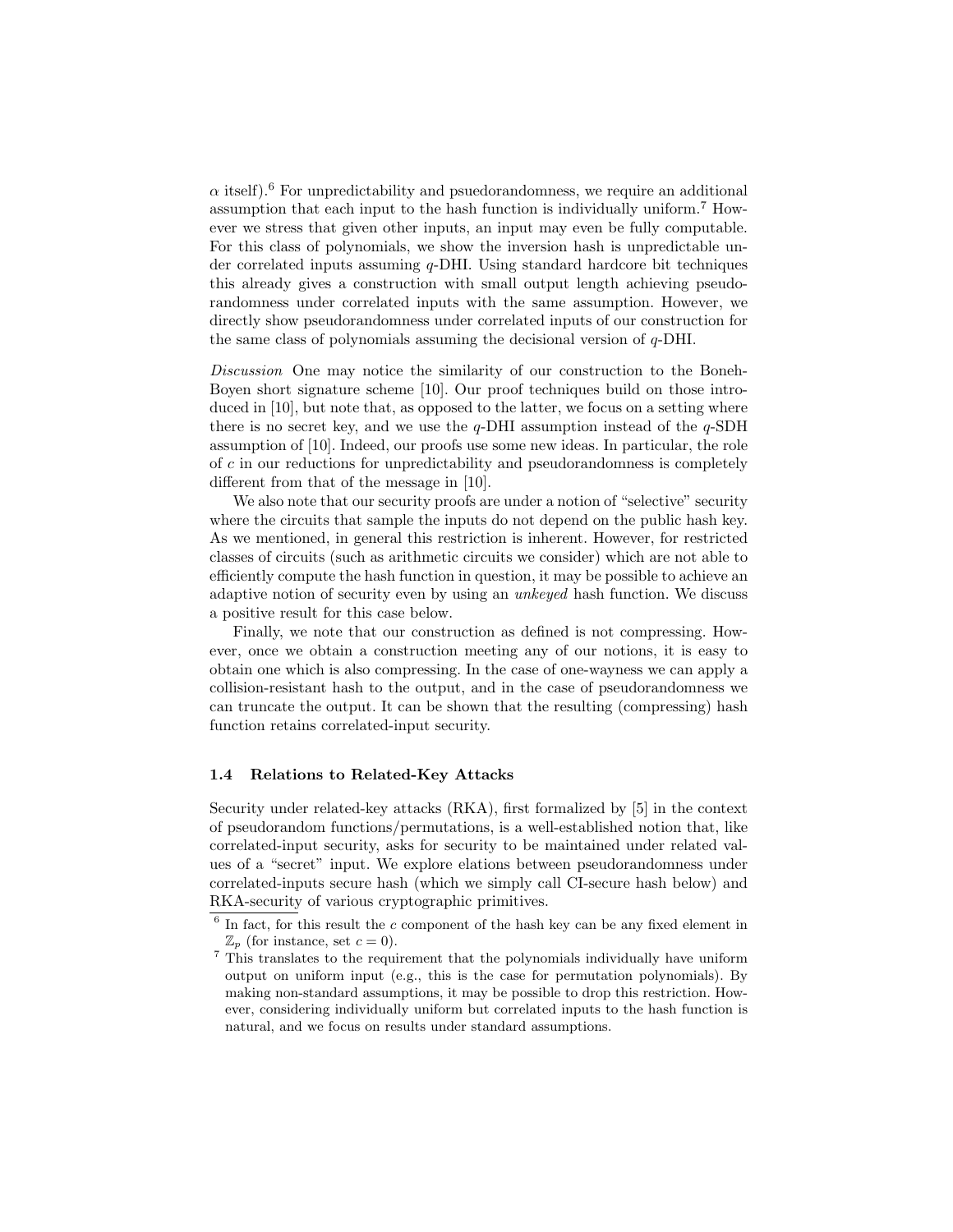*Equivalence to One-Input RKA-Scure wPRF* We first observe that a CI-secure hash is in some sense equivalent to what we call a "one-input RKA-secure weak pseudorandom function (wPRF)." To define such a wPRF *F*, the adversary is given an input-output pair  $x, F(K, x)$  for random  $x$  and may query for for other outputs of the form  $F(\phi(K),x)$  for relations  $\phi$  of its choosing. (Note that the same  $x$  is re-used each time.) Following  $[20]$ , we note that as compared to a CI-secure hash, the role of the key and the input are simply "switched."<sup>8</sup> Note that a one-input RKA-secure wPRF is implied by an RKA-secure PRF; in fact, if we start with an RKA-secure PRF (rather than wPRF), the resulting CI-secure hash *does not need a public key*. The latter is significant because [3] gives RKA-secure PRFs, in particular one under the decisional Diffie-Hellman assumption for adaptively chosen, group-induced relations (i.e., multiplication by a constant). We thus obtain an unkeyed adaptively-secure CI-secure hash for the corresponding class of circuits.

*A General Transformation for RKA Security* Addtionally, we propose a transformation to "bootstrap" any cryptographic primitive to one that is RKA-secure: simply hash the coins used to generate the secret key for the former. (This can be seen as replacing a RO in this transformation with a CI-secure hash.) Note, however, that in the case the CI-secure hash has a public key, an authentic version of the latter is then needed by any algorithm that uses the secret key (e.g., the signing algorithm for a signature scheme), which may not always be practical. Additionally, while our main construction of CI-secure hash is selectively secure, leading to selective security under RKA (i.e., relations chosen before seeing the public parameters). However, by using our techniques in a non-blackbox way, we can sometimes achieve adaptive security instead and without any public key. In particular, we show how to do this for RKA-secure symmetric encryption, a primitive introduced concurrently to our work in  $[1];<sup>9</sup>$ . In this case, we are even able to handle the entire class of (non-zero) polynomial relations.

#### **1.5 Other Related Work**

Our work is related to several other lines of research, as we now discuss.

*Realizing Random Oracles* As we mentioned, our work can be seen as extending a research agenda proposed by Canetti, Halevi, and Goldriech [13], in which one identifies and realizes useful properties of a random oracle (RO). Indeed, by using the techniques of [2, Theorem 5.1] one can show that a RO meets all the security definitions we consider (which is why we have sought realizations under standard cryptographic assumptions). Other useful properties of a RO that have undergone a similar treatment include perfect one-wayness [12, 14] and non-malleability [7] We note that none of these works address security under multiple correlated inputs.

<sup>8</sup> Note, however, that CI-input security is more general than RKA-security in that it considers inputs sampled from a common "history."

<sup>&</sup>lt;sup>9</sup> We obtained this result after seeing [1], but the rest of our work was concurrent.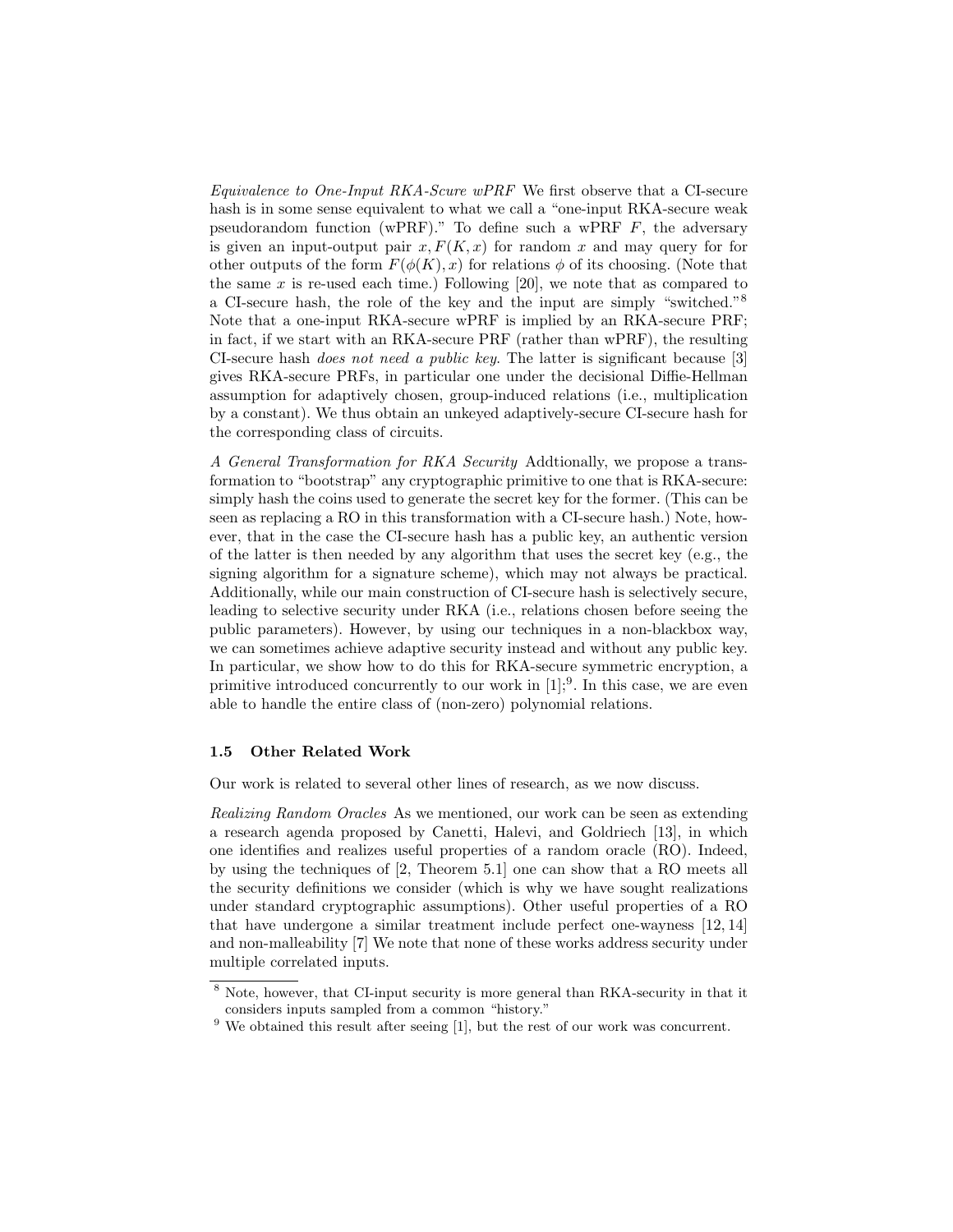In fact, a significant prior work of Ishai et al. [21, Definition 1] considered a notion of "correlation-robustness" for pseudorandom hash functions, with the motivation of instantiatng the RO in their oblivious transfer protocols. Their notion is more restrictive than our notion of pseudorandomness under correlatedinput, as the former is defined only for hash functions that output a single bit and considers inputs obtained by computing the exclusive-or's of a "master" random input *s* with public random values.

Finally, we note that while realizing the "avalanche effect" satisfied by a RO forms a major motivation for considering correlated-input security, it is not the only way the latter could be formalized. In particular, it talks only about the change in the output behavior relative to any change to an *unknown* input. The notion of "(multiple input) correlation intractability" due to [13] is a possible formalization the effect without this restriction. On the other hand, the latter notion seems harder to work with and more difficult to achieve.

*Deterministic Encryption* Our security notions can be viewed as relaxations or variants of the notions of privacy proposed for deterministic encryption (DE) in  $[2, 8, 4, 24]$  (that seek to hide partial information) in the case of hash functions rather than encryption schemes. Indeed, the results of of [2, 8, 4, 24] show that in some sense the "hard part" of realizing DE without random oracles is dealing with correlations among the inputs. Our work studies this issue at a more basic level, asking whether it is feasible even without supporting decryption and for weaker security notions like one-wayness.

*Related Security Notions* Recently, Rosen and Segev [25] introduced the notion of *correlated-product secure* trapdoor functions (TDFs). Correlated-product security was later considered for hash functions in [20]. Correlated-product security differs from our notions in that the former refers to security when related inputs are evaluated under *independent instances* of the function; in other words, there does not exist a single function which is evaluated on related inputs (as is the case for correlated-input security). Indeed, our techniques are quite different and unrelated to those in [25, 20].

The recent work of Goldenberg and Liskov [19] also considers a form of correlated-input security (which they call "related-secret" security) for various primitives. While their work has some similarities to ours (for example, they consider "related-secret" one-way functions), there are some important differences. Namely, they focus on hardcore bits and pseudorandom functions rather than hash functions, and they follow the definitional framework for RKA-security introduced in [5]. As mentioned above, this definitional framework is less general than ours. Additionally, their results are mainly negative.

## **2 Preliminaries**

*Notations.* Let  $x \stackrel{\$}{\longleftarrow} X$  denote the operation of selecting a random element  $x$ from *X*. Let by  $x \leftarrow y$  denote the assignment of a value *y* to *x*. Let |*X*| denote the size of the set X, and |*x*| denote the length of the string *x*. Let  $\lambda$  denote the security parameter. Let  $\mathsf{FF}(\mathcal{K}, \mathcal{D}, \mathcal{R})$  be the set of all families of functions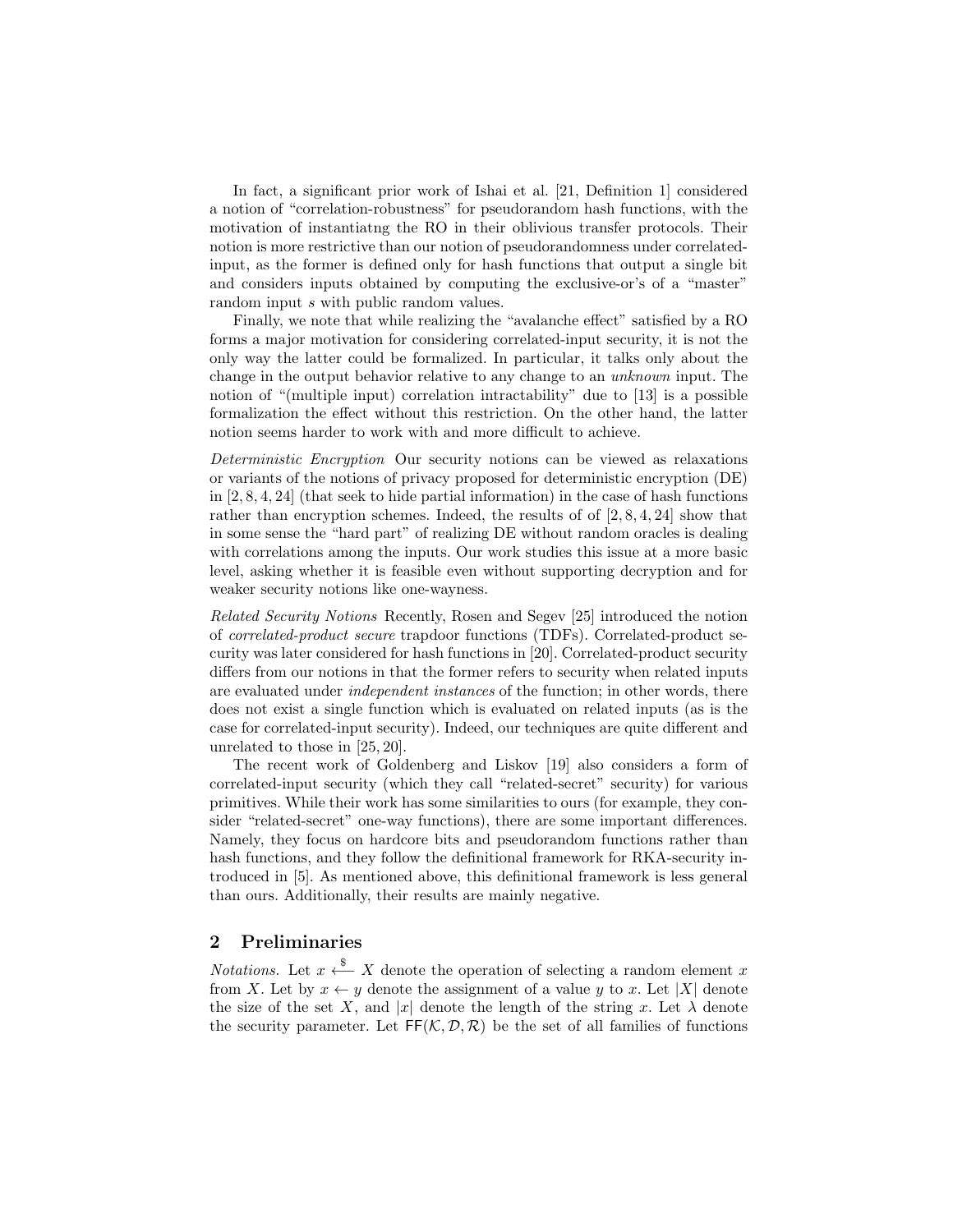$F: \mathcal{K} \times \mathcal{D} \longrightarrow \mathcal{R}$ . For sets *X,Y*, let Fun(*X,Y*) be the set of all functions mapping  $X$  to  $Y$ . For brevity, we say that an algorithm outputs a set/function as a shorthand to mean that it outputs their descriptions.

*Complexity Assumptions.* We first state our complexity assumptions, namely *q*-DHI [9, 10], which is weaker than *q*-BDHI [9] as well as *q*-SDH [10], and we introduce what we call the *q*-Strong Discrete Logarithm (*q*-SDL) assumption which is weaker than all of *q*-DHI, *q*-BDHI, and *q*-SDH assumptions.

Let GrpGen be a PPT algorithm that takes as input the security parameter  $1<sup>\lambda</sup>$  and outputs parameters for some cyclic multiplicative group  $\mathbb{G}$ , including the group order *p* which is a  $poly(\lambda)$ -bit integer, a generator *q*, and an efficient algorithm (e.g., circuit) for multiplication (and thus also exponentiation). We denote it as  $(\mathbb{G}, p, g) \leftarrow \mathsf{GrpGen}(1^{\lambda})$ .

*q-Strong Discrete Logarithm (q-SDL) Problem* The *q*-SDL problem in G is defined as follows: given a  $(q + 1)$ -tuple  $(g, g^x, g^{x^2}, \ldots, g^{x^q}) \in (\mathbb{G}^*)^{q+1}$  for some unknown  $x \in \mathbb{Z}_p^*$ , output  $x$ .

An algorithm  $\hat{\mathcal{A}}$  solves the *q*-SDL problem in the group  $\mathbb{G}$  with advantage  $\epsilon$  if

$$
\textsf{SDL Adv}_{\mathcal{A},q} := \Pr[\mathcal{A}(g, g^x, g^{x^2}, \dots, g^{x^q}) = x] \ge \epsilon
$$

where the probability is over the random choice of generator  $g \in \mathbb{G}^*$ , the random choice of  $x \in \mathbb{Z}_p^*$ , and the random bits consumed by  $\mathcal{A}$ .

**Definition 1.** We say that the  $(q, t, \epsilon)$ -SDL assumption holds in  $\mathbb{G}$  (or Grp-*Gen satisfies the*  $(q, t, \epsilon)$ *-SDL assumption) if no probabilistic t-time algorithm has advantage at least*  $\epsilon$  *in solving the q-SDL problem in*  $\mathbb{G}$ .

It is easy to see that the 1-SDL assumption is equivalent to the standard Discrete Logarithm assumption.

*q-Diffie-Hellman Inversion (q-DHI) Problem* The *q*-DHI problem [9, 10] in G is defined as follows: given a  $(q + 1)$ -tuple  $(g, g^x, g^{x^2}, \ldots, g^{x^q}) \in (\mathbb{G}^{\star})^{q+1}$  for some unknown  $x \in \mathbb{Z}_p^*$ , output  $g^{\frac{1}{x}} \in \mathbb{G}$ .

An algorithm  $\hat{\mathcal{A}}$  solves the *q*-DHI problem in the group  $\mathbb{G}$  with advantage  $\epsilon$  if

DHI Adv<sub>A,q</sub> := 
$$
\Pr[\mathcal{A}(g, g^x, g^{x^2}, \dots, g^{x^q}) = g^{\frac{1}{x}}] \ge \epsilon
$$

where the probability is over the random choice of generator  $g \in \mathbb{G}^*$ , the random choice of  $x \in \mathbb{Z}_p^*$ , and the random bits consumed by  $\mathcal{A}$ .

**Definition 2.** We say that the  $(q, t, \epsilon)$ -DHI assumption holds in  $\mathbb{G}$  (or Grp-*Gen satisfies the*  $(q, t, \epsilon)$ *-DHI assumption*) *if no probabilistic t-time algorithm has advantage at least*  $\epsilon$  *in solving the q-DHI problem in*  $\mathbb{G}$ *.* 

*q*-DHI Problem can be equivalently stated as follows [10]: given a  $(q + 2)$ tuple  $(g, g^x, g^{x^2}, \ldots, g^{x^q}, c) \in (\mathbb{G}^{\star})^{q+1} \times \mathbb{Z}_p \backslash \{x\}$  for some unknown  $x \in \mathbb{Z}_p^{\star}$ , output  $g^{\frac{1}{x+c}} \in \mathbb{G}$ . This definition also clearly points out the distinction between the *q*-DHI problem and the *q*-SDH problem: in case of the *q*-DHI problem, the value of *c* is prescribed in the problem instance itself, whereas in case of the *q*-SDH problem, the solver is free to choose  $c \in \mathbb{Z}_p$  and output a pair,  $(c, g^{\frac{1}{x+c}})$ . Obviously, the *q*-DHI assumption is weaker than the *q*-SDH assumption.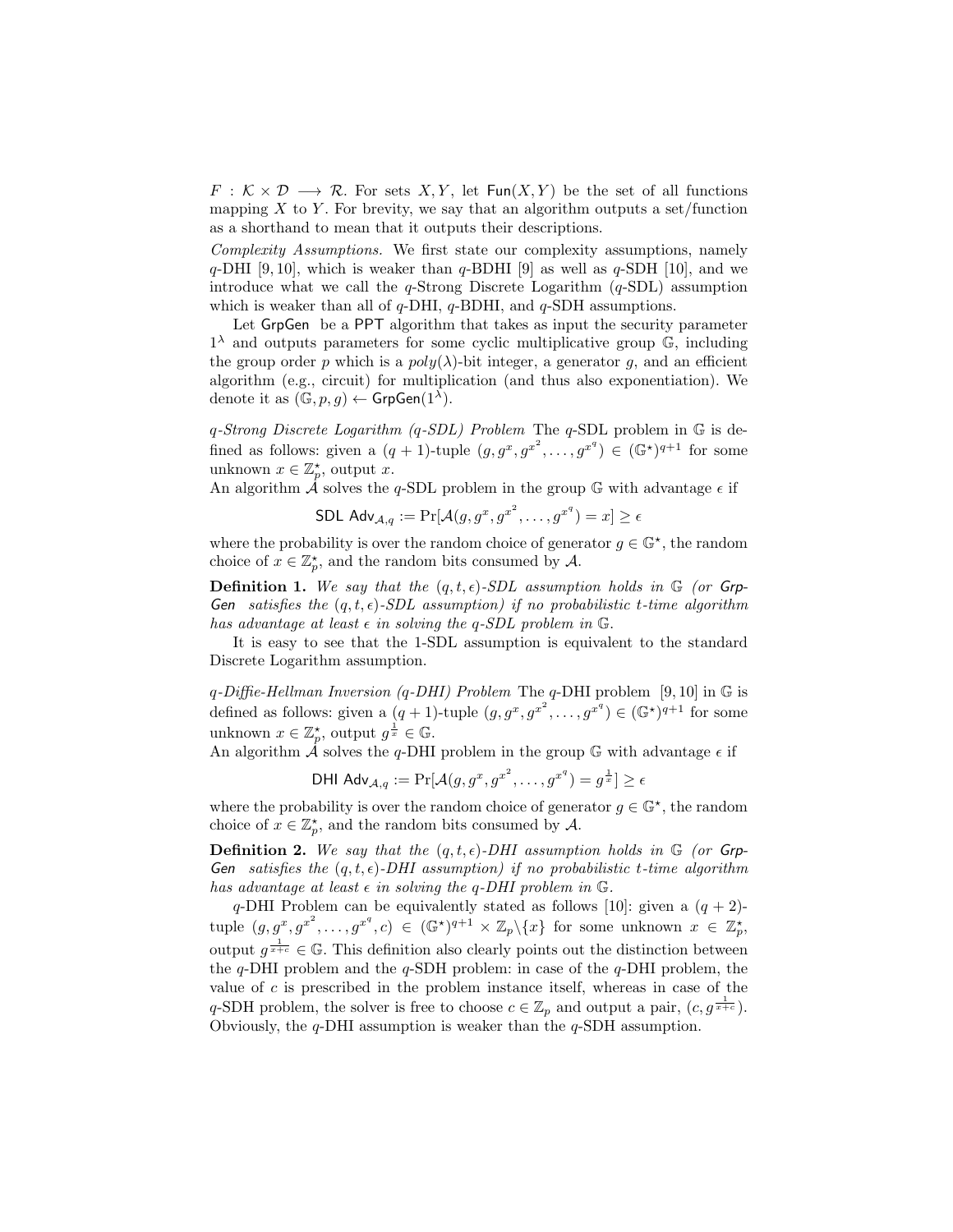*Decisional q-Diffie-Hellman Inversion (Decisional q-DHI) Problem* The decisional *q*-DHI problem in  $\mathbb G$  is defined as follows: given a  $(q+1)$ -tuple  $(g, g^x, g^{x^2}, \ldots, g^{x^q}) \in$  $(\mathbb{G}^*)^{q+1}$  for some unknown  $x \in \mathbb{Z}_p^*$ , distinguish between  $g^{\frac{1}{x}}$  and a random element  $R \xleftarrow{\$} \mathbb{G}$ .

An algorithm *A* solves the decisional *q*-DHI problem in  $\mathbb{G}$  with advantage  $\epsilon$  if

$$
\begin{aligned} \text{DDHI Adv}_{\mathcal{A},q} &:= |\Pr[\mathcal{A}(g, g^x, g^{x^2}, \dots, g^{x^q}, g^{\frac{1}{x}}) = 1] \\ &- \Pr[\mathcal{A}(g, g^x, g^{x^2}, \dots, g^{x^q}, R) = 1]| \ge \epsilon \end{aligned}
$$

where the probability is over the random choice of generator  $g \in \mathbb{G}^*$ , the random choice of  $x \in \mathbb{Z}_p^*$ , the random choice of  $R \in \mathbb{G}^*$ , and the random bits consumed by *A*. The distribution on the left is referred to as  $P_{DDH\mathcal{I}}$  and the distribution on the right as  $\mathcal{R}_{\mathcal{DDHI}}$ .

**Definition 3.** We say that the decisional  $(q, t, \epsilon)$ -DHI assumption holds in  $\mathbb{G}$ *(or GrpGen satisfies the decisional*  $(q, t, \epsilon)$ *-DHI assumption) if no probabilistic t*-time algorithm has advantage at  $\epsilon$  in solving the decisional q-DHI problem in G.

### **3 Our Model: Correlated Input Security**

In this section, we define our new notion of security for cryptographic hash functions. We would be interested in preserving various properties of hash functions (like one-wayness and pseudo-randomness) when the function maybe evaluated on a tuple of inputs which maybe be *correlated* in an arbitrary way. Standard notions of security do not provide any guarantee in such a setting. In the full version, we discuss examples of functions which are secure in the standard sense but may be completely insecure when evaluated on multiple inputs which are correlated.

Before we go further, we first discuss how we represent correlations among a tuple of inputs  $(m_1, \ldots, m_n)$ . In general, such an input tuple maybe generated by a polynomial-size sampler circuit *Samp*. In other words, *Samp* takes a random tape *r* (of appropriate length) as input such that  $(m_1, \ldots, m_n) \leftarrow Samp(r)$ . Note such a sampler circuit can generate the input tuple for any type of polynomialtime computable correlations. Equivalently, one can generate the (correlated) tuple of inputs using a *tuple* of polynomial-size circuits  $(C_1, \ldots, C_n)$  when initialized on the same random tape. In other words, fix a random string  $r$  and set  $m_i \leftarrow C_i(r)$ . It is easy to see that both these sampling procedures are equivalent. For the rest of the paper, we shall stick to the latter mode of using a tuple of circuits (for convenience, as will be clear later on).

Also, it will be understood that the range of every circuit considered is a subset of the input-space (or keyspace) in question. We refer to an adversary as  ${C}$ -restricted, if its correlated-input circuits are restricted to the class of circuits *{C}*.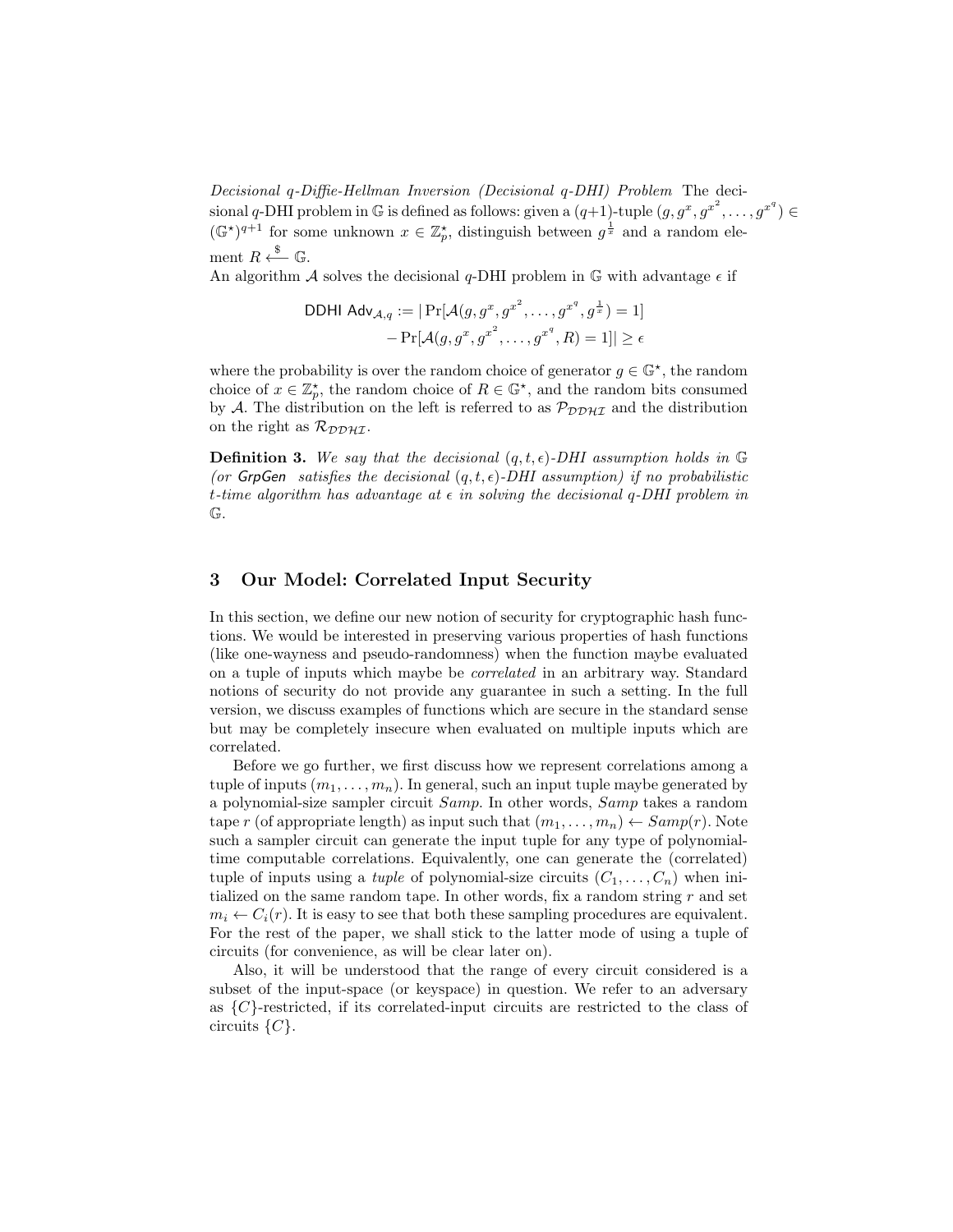We first define the syntax for a general function family (or a hash function family if the functions are compressing). We will then move on to formalize the various security properties such a function family might satisfy.

**Definition 4 (Function Family).** *A family of deterministic functions H is specified by a PPT algorithm Gen. The algorithm Gen, given input*  $1^{\lambda}$ *, outputs a parameter set*  $\mathcal{I}_h$ *, domain*  $\mathcal{D}_h$ *, and range*  $\mathcal{R}_h$ *, and outputs*  $c \in \mathcal{I}_h$  *as a description of a function*  $h_c: \mathcal{D}_h \longrightarrow \mathcal{R}_h$ *. The sizes of the domain and range sets are each exponential in the security parameter.*

Now, we shall discuss our first notion of security called *correlated-input onewayness*. Informally, we consider a function  $h(\cdot)$  such that given  $(h(m_1), \ldots, h(m_n))$ , where inputs  $(m_1, \ldots, m_n)$  maybe correlated, it is hard for any **PPT** adversary to output any valid preimage *m<sup>i</sup>* . This can be viewed as a generalization of the standard notion of one-way functions. We allow the adversary to specify the correlations to the challenger by giving a tuple of circuits  $(C_1, \ldots, C_n)$ , where each circuit is from a class of correlated-input circuits  $\{C\}$ . Note that, for this definition to be satisfiable, each circuit  $C_i$ ,  $\in \{C\}$  individually should have high min-entropy output distribution for uniform random input distribution.  $^{10}$  Thus, we quantify only over such circuits in our definition. We discuss it under both selective and adaptive security notions. More details follow.

In the following we shall only formalize the selective notion, while we refer the reader to the full version for definitions of the adaptive notions.

*The Selective Correlated-Input Inverting experiment*  $Exp_{\mathcal{A},\mathcal{H},\{C\}}^{sCI-inv}$ *. For a family of* deterministic functions  $H$ , an adversary  $A$ , and a family of efficiently-computable correlated-input circuits  $\{C\}$ , we define the following game between a challenger and the adversary *A*.

- **– Setup Phase 1**. Challenger runs the Gen algorithm of *H* for a security parameter input  $1^{\lambda}$  and gets  $h_c: \mathcal{D}_h \longrightarrow \mathcal{R}_h$ . Challenger gives  $\mathcal{D}_h$  to A.
- **– Query** Phase. *A* chooses a positive integer  $n (= poly(\lambda))$ , and gives to the challenger *n* circuits  $\{C_i\}_{i \in [n]} \subset \{C\}.$
- **– Setup Phase 2.** Challenger gives  $h_c(\cdot)$  to *A* and chooses *r*, a uniform random string of appropriate length.
- **– Response Phase**. *∀i ∈* [*n*], challenger responds via *hc*(*Ci*(*r*)).
- − **Invert** Phase. *A* outputs  $(\hat{k}, \hat{y})$  for  $\hat{k} \in [n]$  and  $\hat{y} \in \mathcal{D}_h$ .

The output of the experiment is defined to be 1 if  $h_c(\hat{y}) = h_c(C_{\hat{i}}(r))$  and 0 otherwise.

We define the advantage of an adversary  $A$  in the above game as:

$$
\mathsf{Adv}_{\mathcal{A},\mathcal{H},\{C\}}^{sCI-inv}(\lambda) = \Pr[\mathsf{Exp}_{\mathcal{A},\mathcal{H},\{C\}}^{sCI-inv} = 1]
$$

The probability is over the random bits used by the challenger and the adversary.

 $10$  This requirement is similar to one in the standard notion of one-way functions. If the input does not have sufficient min-entropy, it is easy to see that an adversary can guess a preimage and succeed with noticeable probability.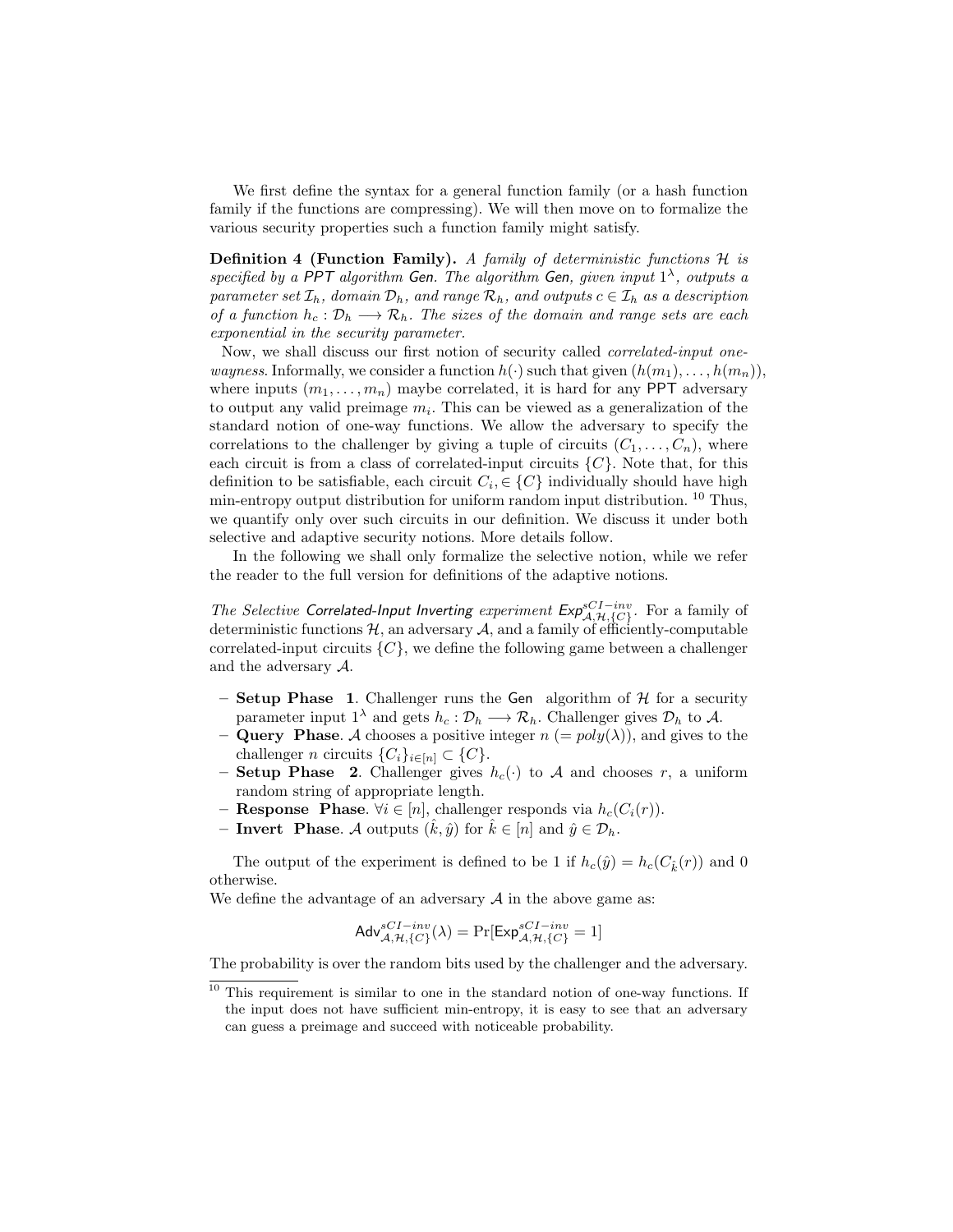**Definition 5.** *A family of functions H is said to be selective correlated-input one-way with respect to a family of correlated-input circuits*  ${C}$ *}, if for all*  $A \in$ *PPT there exists a negligible function negl, such that:*

$$
Adv_{\mathcal{A}, \mathcal{H}, \{C\}}^{sCI - inv}(\lambda) \le negl(\lambda)
$$

We now consider two more correlated-input security notions where we talk about the unpredictability of the *output* as opposed to that of the input. Informally, we consider a function  $h_c: \mathcal{D}_h \longrightarrow \mathcal{R}_h$  with the following properties. Consider a tuple of correlated inputs  $(m_1, \ldots, m_{n+1})$ . The adversary is given the function outputs  $(h_c(m_1), \ldots, h_c(m_n))$  and it tries to compute  $h_c(m_{n+1})$ . In the first security notion called *correlated-input unpredictability* (CI-unpredictability), we require that it should be hard for the adversary to output  $h_c(m_{n+1})$ . In the next notion called *correlated-input pseudorandomness* (CI-pseudorandomness), we require that the adversary should not be able to distinguish  $h_c(m_{n+1})$  from a random element in  $\mathcal{R}_h$ , given  $(h_c(m_1), \ldots, h_c(m_n))$ . It is easy to show that this notion of CI-pseudorandomness is equivalent to a notion where an adversary gets either  $(h_c(m_1), \ldots, h_c(m_{n+1}))$  or  $n+1$  independent random elements in  $\mathcal{R}_h$  and is required to distinguish the two cases. Note that, for any of these notions to be satisfiable, besides the requirement that each circuit  $C_i \in \{C\}$  individually should have high min-entropy output distribution for uniform random input distribution, we also require that, for every two distinct circuits  $C_i$  and  $C_j$  in  ${C}$ <sup>*}*</sup>, and for a uniform random input *r* of appropriate length,  $C_i(r) = C_i(r)$ happens only with negligible probability over the choice of *r*.

In trying to give more power to the adversary (thus making our definition stronger), we allow the adversary to specify the correlation by giving a tuple of circuits  $(C_1, \ldots, C_{n+1})$ , where  $C_i \in \{C\}$ , to the challenger, as before. In addition, for the selective case, for a tuple of inputs  $(m_1, \ldots, m_{n+1})$ , we allow the adversary to get outputs on *n adaptively chosen* input indices of its choice before trying to predict the remaining output.<sup>11</sup> More details follow.

The definitions of the selective CI-pseudorandomness and adaptive notions of all the three notions are given in the full version.

*The Selective Correlated-Input Predicting experiment*  $Exp_{A,H,\lbrace C \rbrace}^{sCI-pred}$ . For a family of deterministic functions  $H$ , an adversary  $A$ , and a family of efficiently-computable correlated-input circuits  $\{C\}$ , we define the following game between a challenger and the adversary *A*.

 $-$  **Setup Phase** 1. Challenger runs the Gen algorithm of  $H$  for a security parameter input  $1^{\lambda}$  and gets  $h_c: \mathcal{D}_h \longrightarrow \mathcal{R}_h$ . Challenger gives  $\mathcal{D}_h$  to A.

<sup>&</sup>lt;sup>11</sup> By incurring a security loss of a factor of  $n$ , this definition can actually be shown to be equivalent to a weaker definition where the adversary is required to predict the output specifically on input  $m_{n+1}$  fixed after it presents its queries but before it reveives the responses. However, working directly with this definition might lead to better concrete security guarantees in the real world.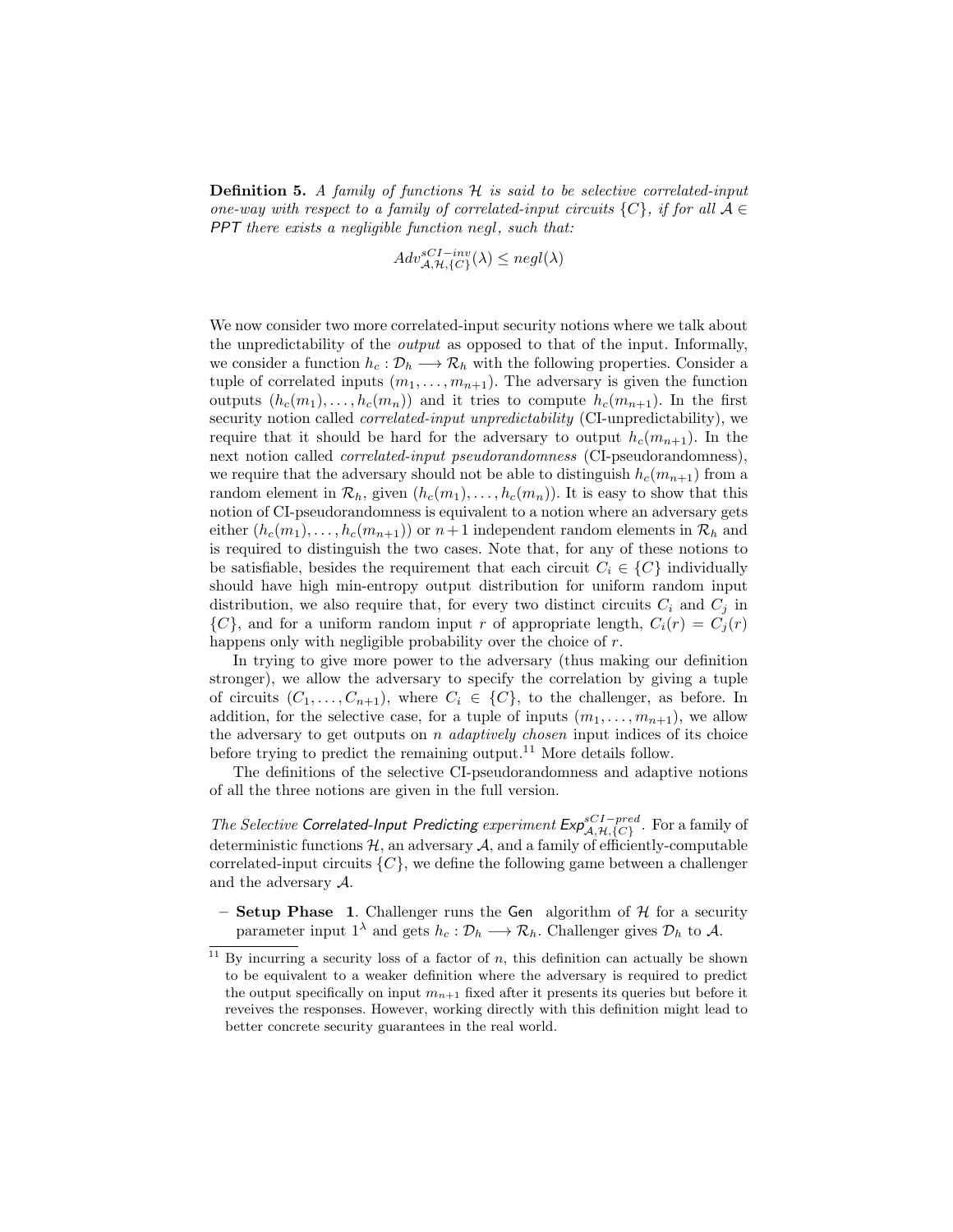- $-$  **Query** Phase. A chooses a positive integer  $n (= poly(\lambda))$ , and gives to the challenger  $n + 1$  distinct circuits  $\{C_i\}_{i \in [n+1]} \subset \{C\}.$
- **– Setup Phase 2**. Challenger gives  $h_c(\cdot)$  to A and chooses r, a uniform random string of appropriate length.
- **– Partially Adaptive Query**-**Response Phase**. *A* presents *n* queries, where an *i*th query is  $k_i \in [n+1]$ . Challenger responds to it via  $h_c(C_{k_i}(r))$ .
- $\mathbf{P} = \mathbf{Predict} \quad \mathbf{Phase}.$  The adversary outputs  $\hat{y} \in \mathcal{R}_h$ .

Let  $k_{n+1} \in [n+1]$  be such that  $k_{n+1} \neq k_i \ \forall i \in [n]$ . The output of the experiment is defined to be 1 if  $\hat{y} = h_c(C_{k_{n+1}}(r))$  and 0 otherwise. We define the advantage of an adversary  $A$  in the above game as:

$$
\mathsf{Adv}_{\mathcal{A}, \mathcal{H}, \{C\}}^{sCI-pred}(\lambda) = \Pr[\mathsf{Exp}_{\mathcal{A}, \mathcal{H}, \{C\}}^{sCI-pred} = 1]
$$

The probability is over the random bits used by the challenger and the adversary.

**Definition 6.** *A family of functions H is said to be selective correlated-input unpredictable with respect to a family of correlated-input circuits {C}, if for all A ∈ PPT there exists a negligible function negl, such that:*

$$
Adv_{\mathcal{A},\mathcal{H},\{C\}}^{sCI-pred}(\lambda) \leq negl(\lambda)
$$

## **4 Proposed Construction**

In the sequel, we give the construction of our function and prove that it is correlated-input secure for a class of polynomials over  $\mathbb{Z}_p$  (where  $p$  is a prime number) in the sense of each of the three selective security models defined above.

Our construction is given in Figure 1.

 $Gen(1^{\lambda})$ . Run GrpGen:  $(\mathbb{G}, p, g) \leftarrow GrpGen(1^{\lambda})$ , where p is a prime number. Gen uniformly samples a random element  $c$  from  $\mathbb{Z}_p$  and a random generator *g* of group  $\mathbb{G}$ . It outputs *g*, *c* and a function  $h : \mathbb{Z}_p \longrightarrow \mathbb{G}$  defined by,

$$
h(m) := g^{\frac{1}{m+c}}
$$

for any  $m \in \mathbb{Z}_p$  (where  $\frac{1}{m+c}$  is computed mod *p*).

#### **Fig. 1.** Our Construction

Our proposed function is extremely simple and efficient to compute. The cost of computation is dominated by a single exponentiation operation. The construction can be seen as similar to a short signature scheme by Boneh and Boyen [10]. Our main novelty can be seen in the proofs of security. Indeed, interestingly, our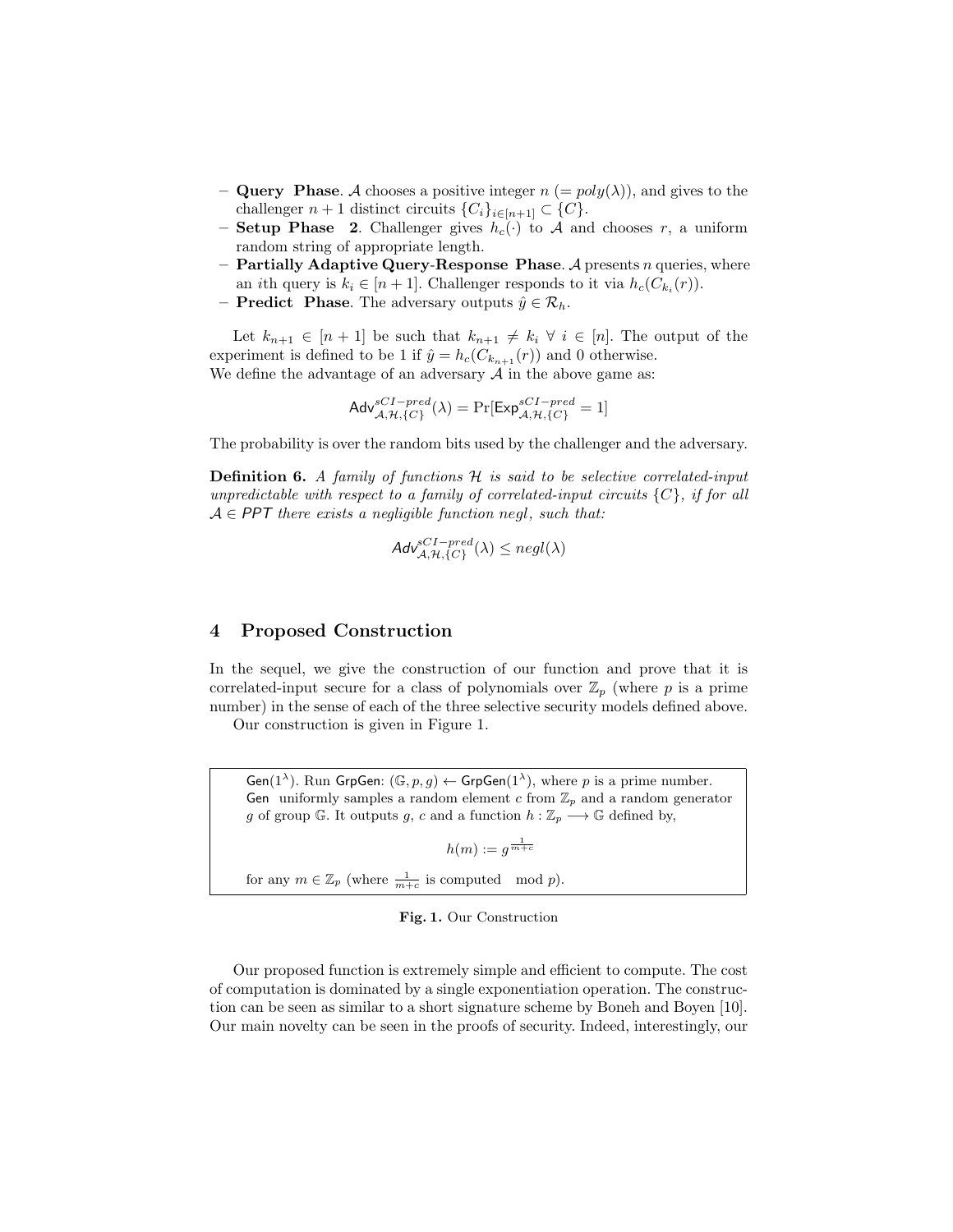proofs show that the original signature scheme of Boneh and Boyen is secure even if an adversary is allowed to obtain messages signed by various *correlated secret signing keys*, where the correlations are from a set of polynomials over  $\mathbb{Z}_p$ . We refer the reader to the full version for a detailed description of this implication.

#### **4.1 Analysis of the above Construction.**

We prove that our construction is selectively secure against a class of correlations computable by polynomials over  $\mathbb{Z}_p$ . In what follows, we introduce some more notations that will be used in the rest of the paper and then discuss the three security games with correlated-input circuits computing polynomials over  $\mathbb{Z}_p$ .

*Notations* Let  $deg[f(X)]$  denote the degree of a polynomial  $f(X)$  over  $\mathbb{Z}_p$ . If the output distribution of a polynomial is uniform in  $\mathbb{Z}_p$  (or, in other words, if the range of the polynomial is  $\mathbb{Z}_p$  itself), then we refer to the polynomial as uniformoutput polynomial. On the other hand, if the output distribution of a polynomial has high min-entropy in  $\mathbb{Z}_p$ , then we refer to the polynomial as high-min-entropyoutput polynomial (any non-zero polynomial of degree polynomial in the security parameter has a range of size exponential in the security parameter). We shall only consider polynomials of degree is at least 1 and polynomial in  $\lambda$ . We only state our theorems in the following and give the proofs in the full version.

#### **4.2 Selective Correlated-Input one-wayness**

**Theorem 1.** *Suppose that*  $(q, t', \epsilon)$ -*SDL* assumption holds in  $\mathbb{G}$ . Let  $\{C\}$  be a *set of non-zero polynomials over*  $\mathbb{Z}_p$ *. Then, for H as in Figure 1, there exists no* probabilistic t-time adversary A for which  $\mathsf{Adv}^{SI-inv}_{\mathcal{A},\mathcal{H},\{C\}}(\lambda)$  is at least  $\epsilon$  provided *that*

$$
d \le q \text{ and } t \le t' - \Theta(nq\tau)
$$

*where*  $d = d(\lambda)$  *upper bounds the sum of the degrees of the polynomials that* A *queries upon and*  $\tau$  *is the maximum time for an exponentiation in*  $\mathbb{G}$  *and*  $\mathbb{Z}_p$ *.* 

#### **4.3 Selective Correlated-Input Unpredictability**

**Theorem 2.** Suppose that  $(q, t', \epsilon')$ -DHI assumption holds in  $\mathbb{G}$ . Let  $\{C\}$  be a *set of uniform-output polynomials over*  $\mathbb{Z}_p$ *. Then, for H as in Figure 1, there exists no probabilistic t-time adversary A for which*  $\text{Adv}_{\mathcal{A},\mathcal{H},\{C\}}^{sCI-pred}$  *is at least*  $\epsilon$ *provided that*

$$
d \leq q+1, \epsilon \geq 2(n+1)\epsilon'
$$
 and  $t \leq t' - \Theta(nq\tau)$ 

*where*  $d = d(\lambda)$  *upper bounds the sum of the degrees the polynomials that* A *queries upon and*  $\tau$  *is the maximum time for an exponentiation in*  $\mathbb{G}$  *and*  $\mathbb{Z}_p$ *.* 

The proof for the above theorem and for CI-pseudorandomness is given in the full version.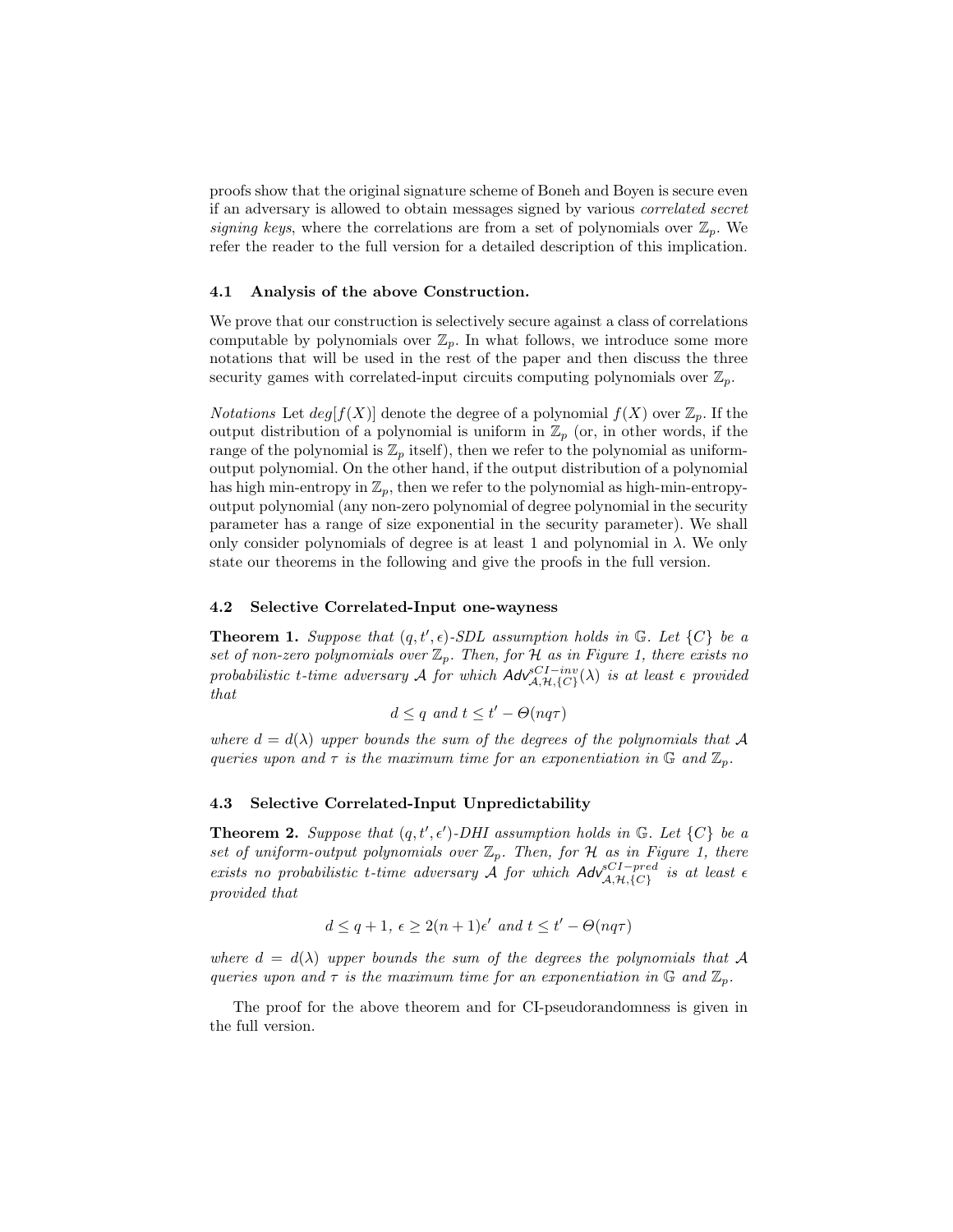## **5 Relations between CI-Security and RKA-Security**

We conclude by examining relations beween correlated-input secure hash functions and security under related-key attacks, whose formal treatement was initiated by [5]. The latter asks that security of a cryptographic primitive (e.g., a pseudorandom function) maintains security when used with *related secret keys*. In this section, we only consider our notion of pseudorandomness under correlated-inputs, so "CI-security" below refers by default to this notion.

#### **5.1 Relations to RKA-Secure Weak PRFs**

We start by showing an equivalence between CI-secure hash functions and some form of RKA-security for *weak* PRFs we introduce. The idea, following [20], is to "switch" the input and key for these primitives.

*RKA-Secure Weak PRFs* Recall that weak PRFs [23], as opposed to normal ones, handle only random inputs. In defining RKA-security for this primitive, a modeling choice we need to consider is whether, when the adversary queries for a value of the function under a related key, a *new* random input is chosen (or the previous random-input re-used). We give general definitions that capture the possibilities. ( However, for our results we only use a notion where the same random input is re-used. ) We also consider both "selective" and "adaptive" security; in the former, the adversary chooses the relations applied to the secret key before receiving any responses.

In defining RKA security for various primitives, we use a non-standard formalization based on our framework of circuits, which in this case sample keys. This is for ease of comparison to our notion of CI-security. For example, by *{C}*-RKA-PRF we refer to an RKA-PRF where the secret keys are sampled according to circuits in *{C}* (executed on a common random input). Note that, in this framework, RKA-security corresponds to a special case of CI-security where the first circuit samples a random key *K* and and the remaining circuits operate only on *K* (and not the coins used to sample it) to produce a related key. (The latter is sufficient in the context of RKA-security.)

We also note that a PRF function family is specified by an efficient probabilistic parameter-generation algorithm Gen*prf* which takes as input a security parameter  $1^{\lambda}$  and outputs the description of a function including a description of its keyspace, domain and range. However, for simplicity of exposition, we only consider a single PRF function in most part of the following discussion as long as there is no ambiguity.

**Definition 7**  $(q_{input} - \{C\}$ **-aRKA-wPRF.**). Let  $F : K \times D \longrightarrow R$  be an effi*ciently computable function. Let*  $\{C\} \subseteq \text{Fun}(\mathcal{K}, \mathcal{K})$  *be a set of RKD circuits. F is said to be*  $q_{input} - {C}$ *-aRKA-wPRF, if,*  $\forall A \in PPT$ *:*  $\mathcal{A}d\mathsf{v}^{aRKA-wPRF}_{\mathcal{A},F,\{C\},q_{input}}(\lambda) := |\Pr[k \stackrel{\$}{\longleftarrow} \mathcal{K}:\mathcal{A}^{\mathcal{O}^{weak}_{F(k,\cdot)}(\cdot,\cdot)} \longrightarrow 1] - \Pr[k \stackrel{\$}{\longleftarrow} \mathcal{K},G \stackrel{\$}{\longleftarrow}$  $\mathsf{FF}(\mathcal{K}, \mathcal{D}, \mathcal{R}) : \mathcal{A}^{\mathcal{O}_{G(k,\cdot)}^{\textit{weak}}}(\cdot, \cdot) \longrightarrow 1]$ 

*is negligible in*  $\lambda$ *, where the related-key-wprf oracle*  $\mathcal{O}_{f(k,.)}^{weak}(\cdot)$  *takes as input*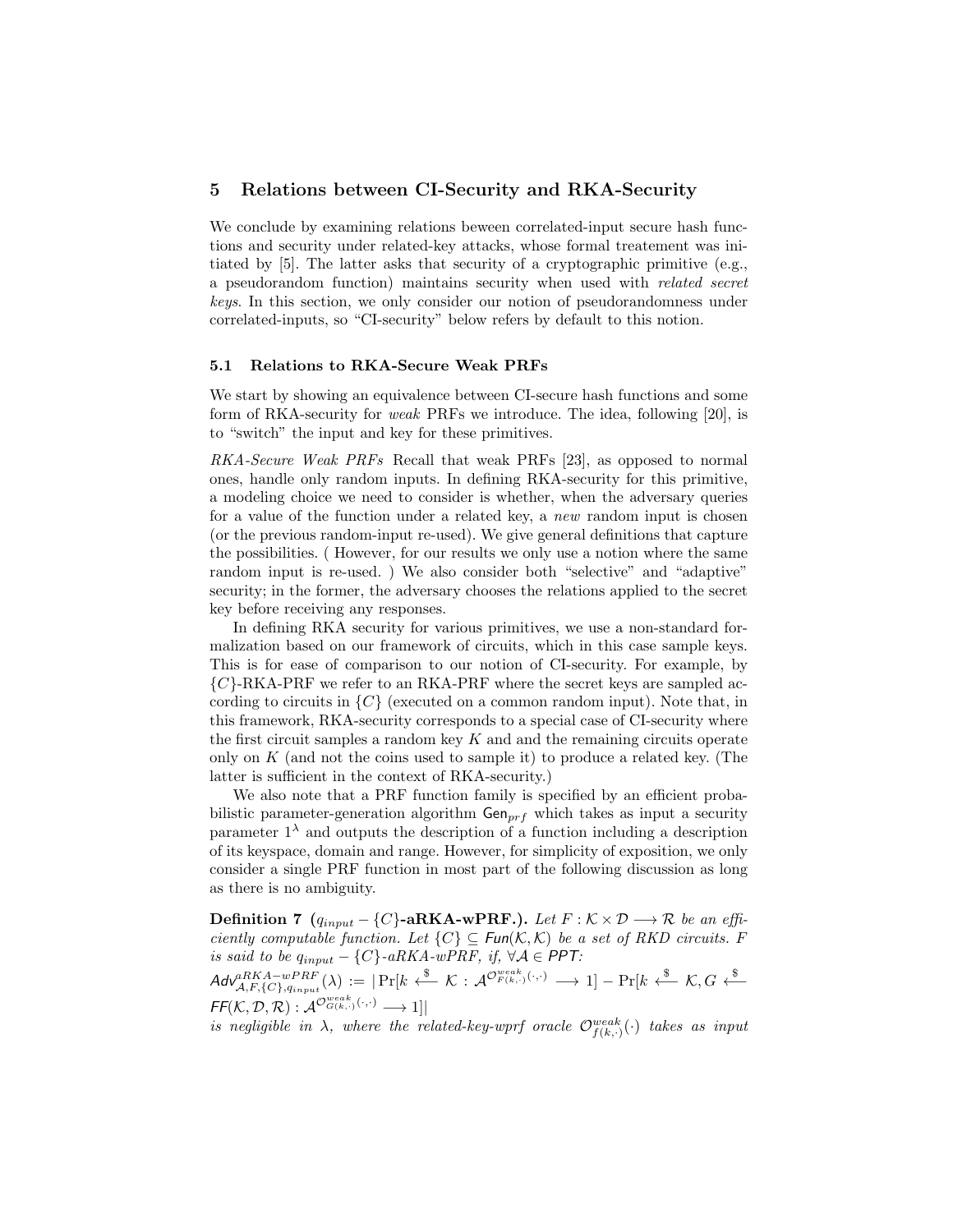$(index_i,C_i) \in ([q_{input}],\{C\}),$  and outputs  $(x_{index_i}, f(C_i(k), x_{index_i})),$  where  $x_{index_i} \leftarrow^{\$} \mathcal{D}.$ 

The definition for selective version appears in the full version.

*The Equivalence* In the following, for a class of circuits  $\{C\}$  we show an equivalence between a one-input RKA-Secure wPRF for *{C}* and a CI-secure hash function for  $\{C\}$ . (The equivalence holds respectively in the cases of selective and adaptive security notions.) First, we construct a family of functions *{F}* from a family of functions  $H$  and show that if  $H$  is a  $\{C\}$ -aCI-pseudorandom function family (resp.  ${C}$ }-sCI-pseudorandom function family) then  ${F}$  is a 1 *− {C}*-aRKA-wPRF (resp. 1 *− {C}*-sRKA-wPRF).

Let *H* be a family of functions specified by Gen. A family of functions  ${F}$  is defined by the following parameter-generation algorithm:  $\mathsf{Gen}_{prf}(1^{\lambda})$ .  $\mathsf{Gen}_{prf}$  runs  $\mathsf{Gen}(1^{\lambda})$  that outputs the description of a parameter set  $\mathcal{D}, c \in \mathcal{D}$ , and a function  $h_c : \mathcal{K} \longrightarrow \mathcal{R}$ . Gen<sub>prf</sub> outputs  $\mathcal{K}, \mathcal{D}$  and  $\mathcal{R}$  for keyspace, domain and range, respectively, of a function *F* defined by,

$$
F(k, x) := h_x(k)
$$

for any  $k \in \mathcal{K}$  and  $x \in \mathcal{D}$ .

**Fig. 2.** Construction of 1 –  $\{C\}$ -(s/a)RKA-wPRF Family from  $\{C\}$ -(s/a)CIpseudorandom Function Family

**Theorem 3.** *{C}-aCI-pseudorandom function family (resp. {C}-sCI-pseudorandom function family) implies*  $1 - {C}$ *-aRKA-wPRF (resp.*  $1 - {C}$ *-sRKA-wPRF).* 

The proof is given in the full version.

In the full version, we also give a construction of 1*−{C}*-aRKA-wPRF (resp. 1*− {C}*-sRKA-wPRF) from *{C}*-aCI-pseudorandom function family (resp. *{C}* sCI-pseudorandom function family).

*New CI-Secure Hash Functions* As an application of the above equivalence, we obtain new CI-secure hash functions. In particular, note that an adaptive oneinput RKA-secure wPRF for a class of circuits  $\{C\}$  is trivially implied by an RKA-Secure PRF for *{C}*. (Here, the latter is defined as expected, namely as in prior work except cast in our framework of circuits; see the full version for more details.) We can therefore use the recent constructions of RKA-Secure PRFs by Bellare and Cash [3] to obtain adaptive CI-secure hash functions. Namely, the latter are secure under the standard DDH assumption for class of circuits computing multiplication by a group element or under exponential-hardness of DDH for addition by a group element.

Though the resulting CI-secure hash functions are secure for much weaker classes of relations as compared to our main construction, they are remarkable in that they are both adaptively secure and do not need a public key. (They do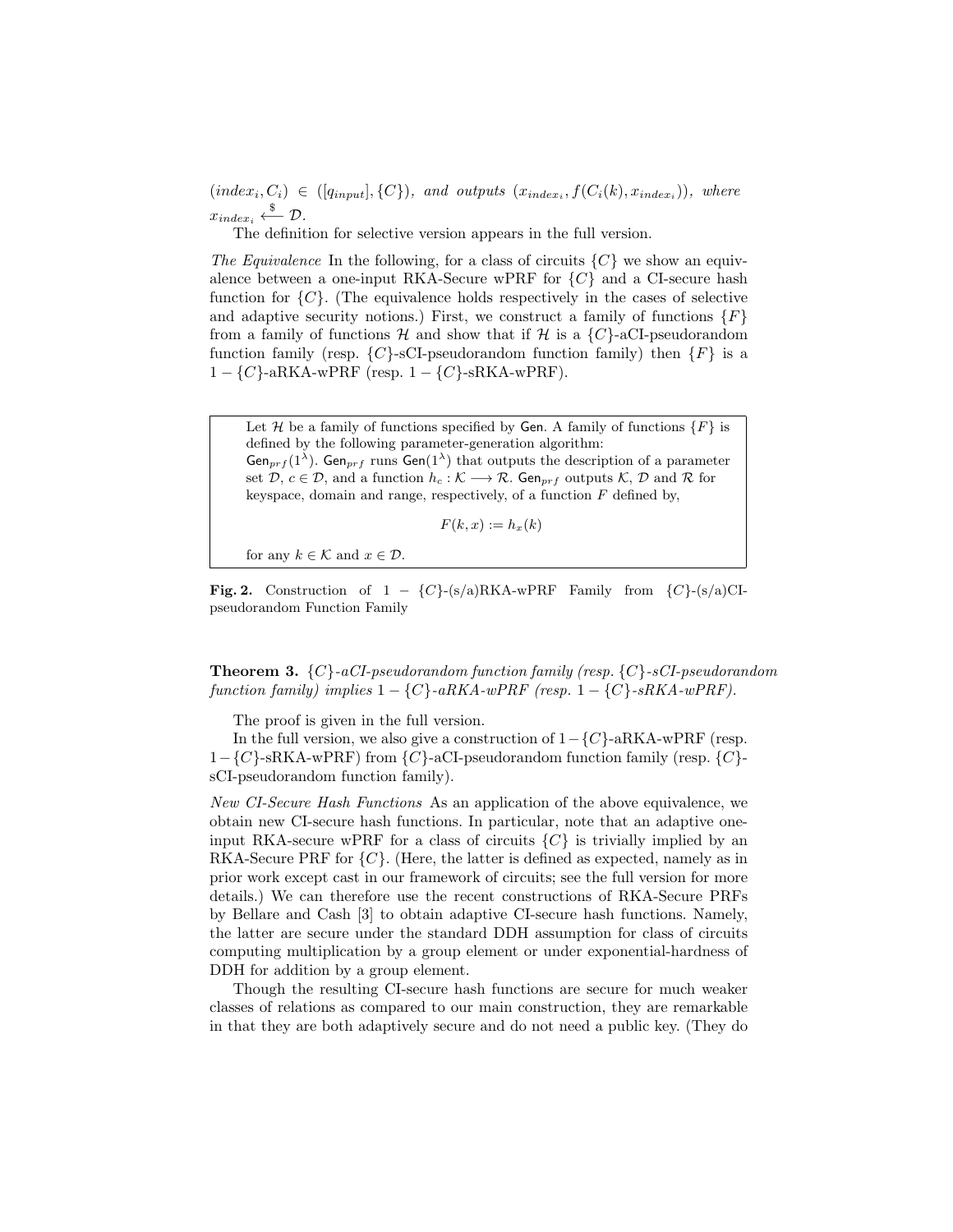not even need any randomly-generated global parameters, as the constructions of [3] work in a fixed group.) The latter is because in the case that we start with an RKA-secure PRF (rather than wPRF), our construction of CI-secure hash can be modified by applying the PRF to any fixed value in the domain of the latter (still using the input as the key).

#### **5.2 CI-secure Functions Imply Other RKA-secure Primitives**

In this section, we discuss a more general technique for building RKA-secure cryptographic primitives from a CI-secure hash function. The basic idea is to hash the coins used to generate keys for the the former, using a CI-secure hash function.

Informally, let *Ψ* be a scheme for a cryptographic primitive. Let KeyGen be a PPT algorithm for  $\Psi$ , and let  $l(\lambda)$  be the length of the random string used by it. Our transformation uses a  $\{C\}$ -pseudorandom function family  $\mathcal H$  specified by Gen, and the transformation involves modifying KeyGen( $1^\lambda$ ; *r*) where  $r \xleftarrow{\$}$  $\{0,1\}^{l(\lambda)}$  to KeyGen $(1^{\lambda};h(r'))$  where  $r' \stackrel{\$}{\longleftarrow} \{0,1\}^{t(\lambda)}$  and  $(h:\{0,1\}^{t(\lambda)} \longrightarrow$  ${0, 1}$ <sup>*l*( $\lambda$ )</sup> ← Gen( $1$  $\lambda$ ). The resulting scheme is then expected to be " {*C*}-RKAsecure" besides preserving the security properties of the underlying untransformed scheme.

More concretely, we exemplify the above technique for digital signatures. We give our formalization of RKA-security for signatures in the full version.

In what follows, we show that  ${C}$ *-aCI-pseudorandom function family (resp. {C}*-sCI-pseudorandom function family) implies *{C}*-aRKA-unforgeable scheme (resp.  ${C}$ }-sRKA-unforgeable scheme). The transformation is given in Figure 3.

Let  $\mathcal H$  be a function family specified by Gen. Let  $\mathcal L' =$  (KeyGen', Sign', Verify') be a signature scheme and let  $l(\lambda)$  be the length of the randomness used in the KeyGen*′* . The signature scheme *Σ* = (KeyGen*,* Sign*,* Verify) is defined by:  $-$  KeyGen $(1^{\lambda})$ :  $(h:\{0,1\}^{t(\lambda)} \longrightarrow \{0,1\}^{l(\lambda)}) \leftarrow$  Gen $(1^{\lambda}); \, sk \stackrel{\$}{\longleftarrow} \{0,1\}^{t(\lambda)};$  $(sk', pk') \leftarrow \text{KeyGen}'(1^{\lambda}; h(sk));$  output *sk* as the secret key, and

- $pk := (h, pk')$  as the public key.  $-$  Sign( $sk, m$ ): Run KeyGen<sup>'</sup>( $1^{\lambda}, h(sk)$ ) to obtain  $sk'$ . The signature on
- $m$ essage *m* is set as  $\sigma \leftarrow$  Sign'(sk', m).
- **–** Verify(*pk, m, σ*): Output valid if Verify*′* (*pk′ , m, σ*) = valid and output invalid otherwise.

**Fig. 3.** Construction of RKA-secure Signature Scheme from CI-secure Pseudorandom Functions

**Theorem 4.** *{C}-aCI-pseudorandom function family (resp. {C}-sCI-pseudorandom function family) implies {C}-aRKA-unforgeable scheme (resp. {C}-sRKA-unforgeable scheme).*

The proof is given in the full version.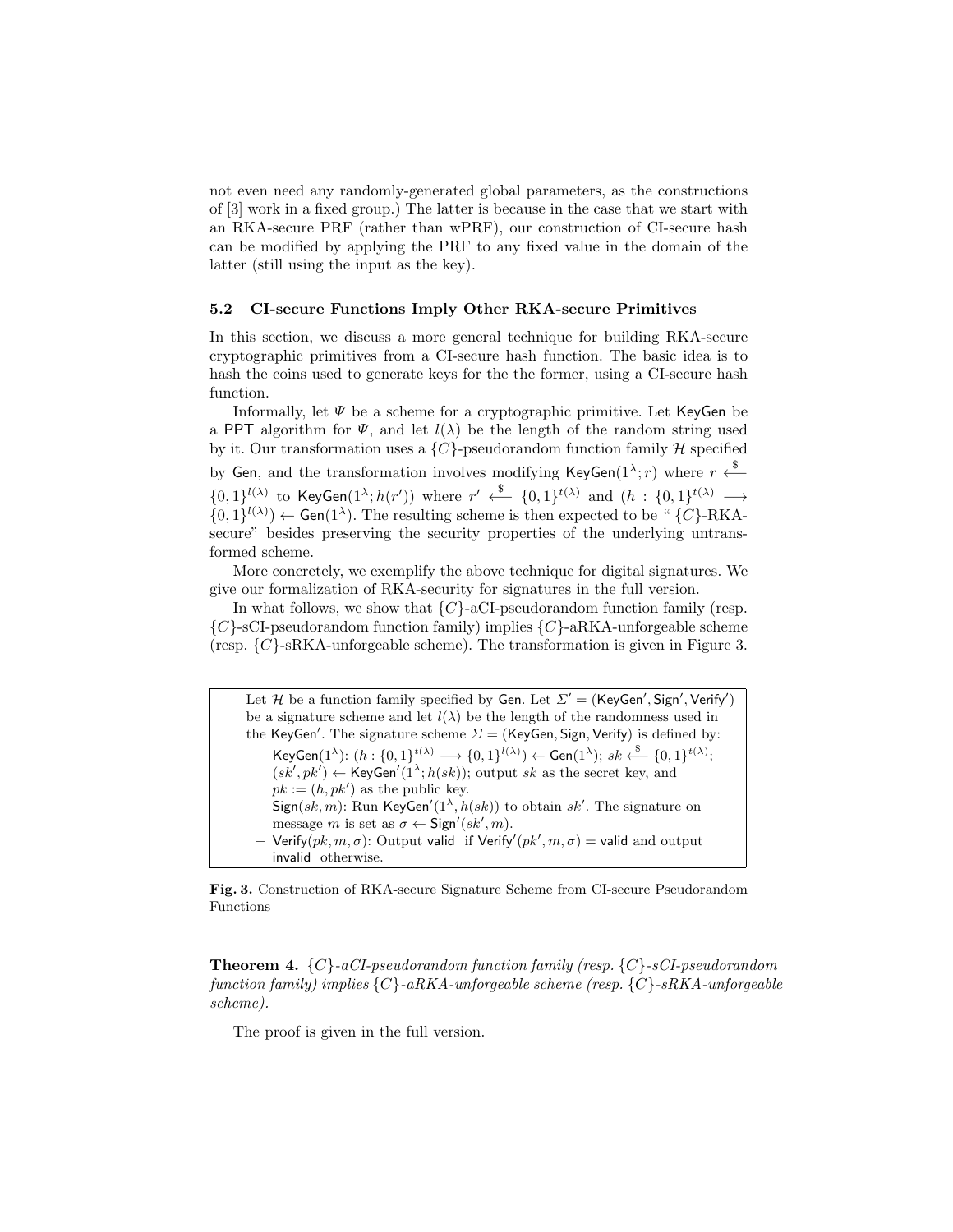*Discussion* In the case that the starting CI-secure hash function has a public key, the above transformation results in a cryptographic primitive for which algorithms operating on the secret key also need to access an authentic public key. In some scenarios, e.g. smart cards, this may not always be practical. Moreover, our main construction of CI-secure hash is only selectively-secure, resulting in a selectively RKA-secure the cryptographic primitive. On the other hand, it is sometimes possible to use our techniques (in a "non-blackbox" way) to design an RKA-secure scheme without a public key and that is adaptively secure. In particular, we show this for RKA-secure symmetric-key encryption recently introduced in [1] in the full version. We also mention that using the CI-secure hash functions derived from the Bellare-Cash RKA-secure PRFs [3] avoid these issues, but for a much weaker class of relations.

*Relation to Tampering Attacks* We also note that RKA-security for a cryptographic primitive can also be used to to protect against tampering attacks [18], where, for instance, the secret key stored by a smart card is tampered with and its behavior is observed while it acts using the tampered secret, with an objective of gaining advantage against the security of the functionality of the smart card when using the original secret. However, as discussed in [1], security against tampering attacks is easier to achieve in general, through some kind of "sanity check" on the secret key (for instance, by including a signature on the secret key as a part of the public key, which is verified by any algorithm using the former); although, as discussed above, this approach may not always be practical. This does not work for RKA-security, since we actually want related secret keys to function like *independently generated* ones.

## **Acknolwedgements**

We thank the anonymous reviewers of TCC 2011 for detailed comments and suggestions. The second author thanks David Cash for discussions about relatedkey security, and was supported in part by Brent Waters' grants NSF CNS-0915361 and CNS-0952692.

## **References**

- 1. Applebaum, B., Harnik, D., Ishai, Y.: Semantic security under related-key attacks and applications. Cryptology ePrint Archive, Report 2010/544 (2010), http://eprint.iacr.org/
- 2. Bellare, M., Boldyreva, A., O'Neill, A.: Deterministic and efficiently searchable encryption. In: CRYPTO. pp. 535–552 (2007)
- 3. Bellare, M., Cash, D.: Pseudorandom functions and permutations provably secure against related-key attacks. In: CRYPTO. pp. 666–684 (2010)
- 4. Bellare, M., Fischlin, M., O'Neill, A., Ristenpart, T.: Deterministic encryption: Definitional equivalences and constructions without random oracles. In: CRYPTO. pp. 360–378 (2008)